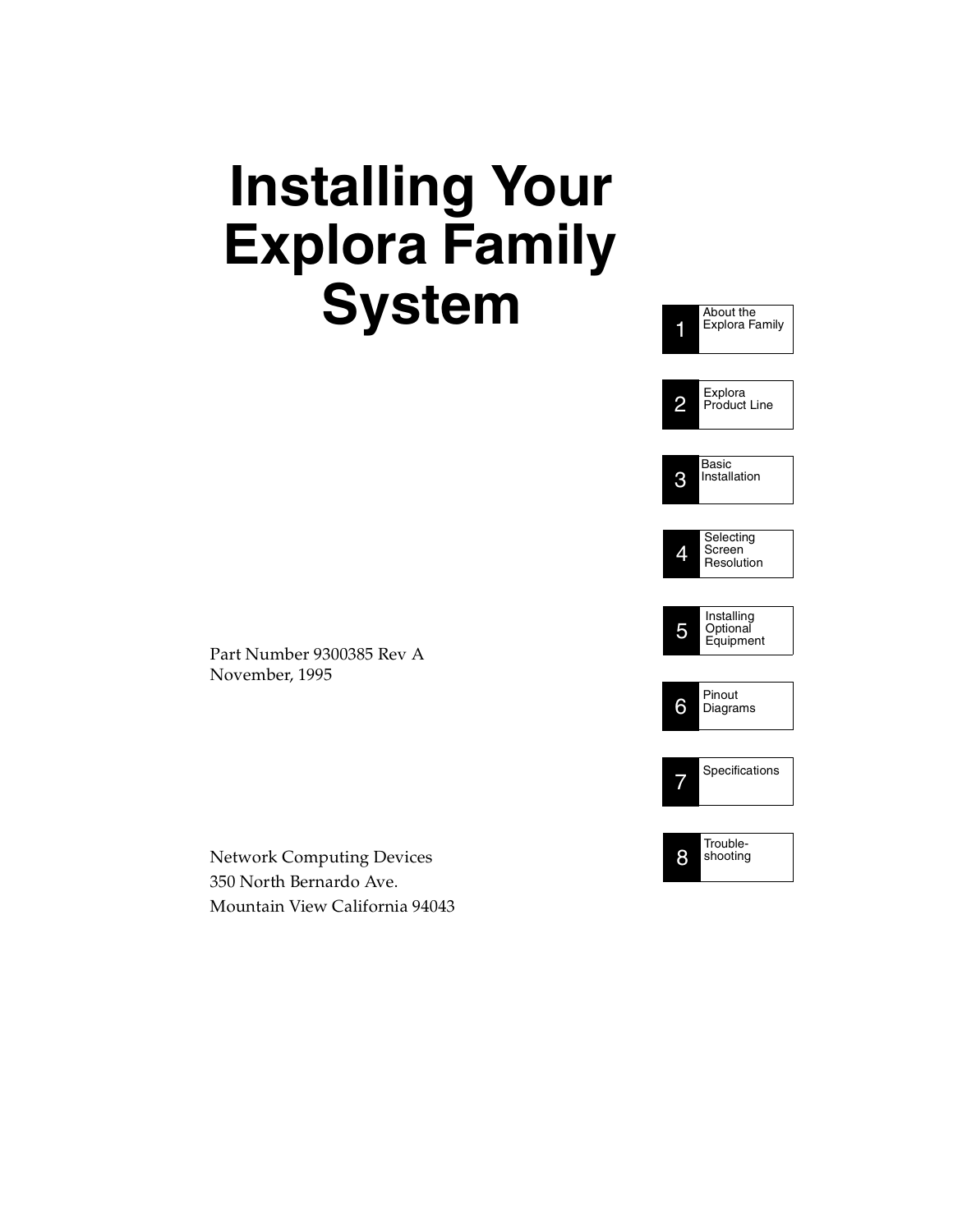# **Warnings and Certifications**

This equipment has been tested and found to comply with the limits for a Class A digital device, pursuant to Part 15 of the FCC Rules. These limits are designed to provide reasonable protection against harmful interference when the equipment is operated in a commercial environment. This equipment generates, uses and can radiate radio frequency energy and, if not installed and used in accordance with the instruction manual, may cause harmful interference to radio communications. Operation of this equipment in a residential area is likely to cause harmful interference in which case the user will be required to correct the interference at his own expense.

You are cautioned that any changes or modifications not expressly approved in this manual could void your authority to operate this equipment.

This digital apparatus does not exceed the Class A limits for radio noise emissions from digital apparatus set out in the Radio Interference Regulations of the Canadian Department of Communications.

Le présent appareil numérique n'émet pas de bruits radioélectriques dépassant les limites applicables aux appareils numériques de la classe A prescrites dans le Règlement sur le brouillage radioélectrique édicté par le ministère des Communications du Canada.

### **Declaration of Conformity**

**Manufacturer's Name:** Network Computing Devices, Inc. **Manufacturer's Address:** 350 N. Bernardo Ave, Mountain View, CA 94043 **Type of Equipment:** X-Terminal **Model No.:** Xplora and Xplorapro family of System Bases and Systems **Application of Council Directives:** 89/336/EEC, 73/23/EEC **Standards to which Conformity is Declared:** EN 55022, EN 50082-1, EN 60950 **Importer's Name:** Network Computing Devices (UK) Limited **Importer's Address:** Unit 10, Grove Park 2, Waltham Road, White Waltham, Maidenhead Berkshire, England SL6 3LW We hereby declare the equipment specified above conforms to the above Directives and Standards.

\_\_\_\_\_\_\_\_\_\_\_\_\_\_\_\_\_\_\_\_\_\_\_\_\_\_\_\_\_\_\_\_\_\_\_\_\_\_\_\_\_\_\_\_\_\_\_\_\_\_\_\_

Andrew Hall, Director, Technical Services Northern Europe, NCD (UK) Ltd.,August 1995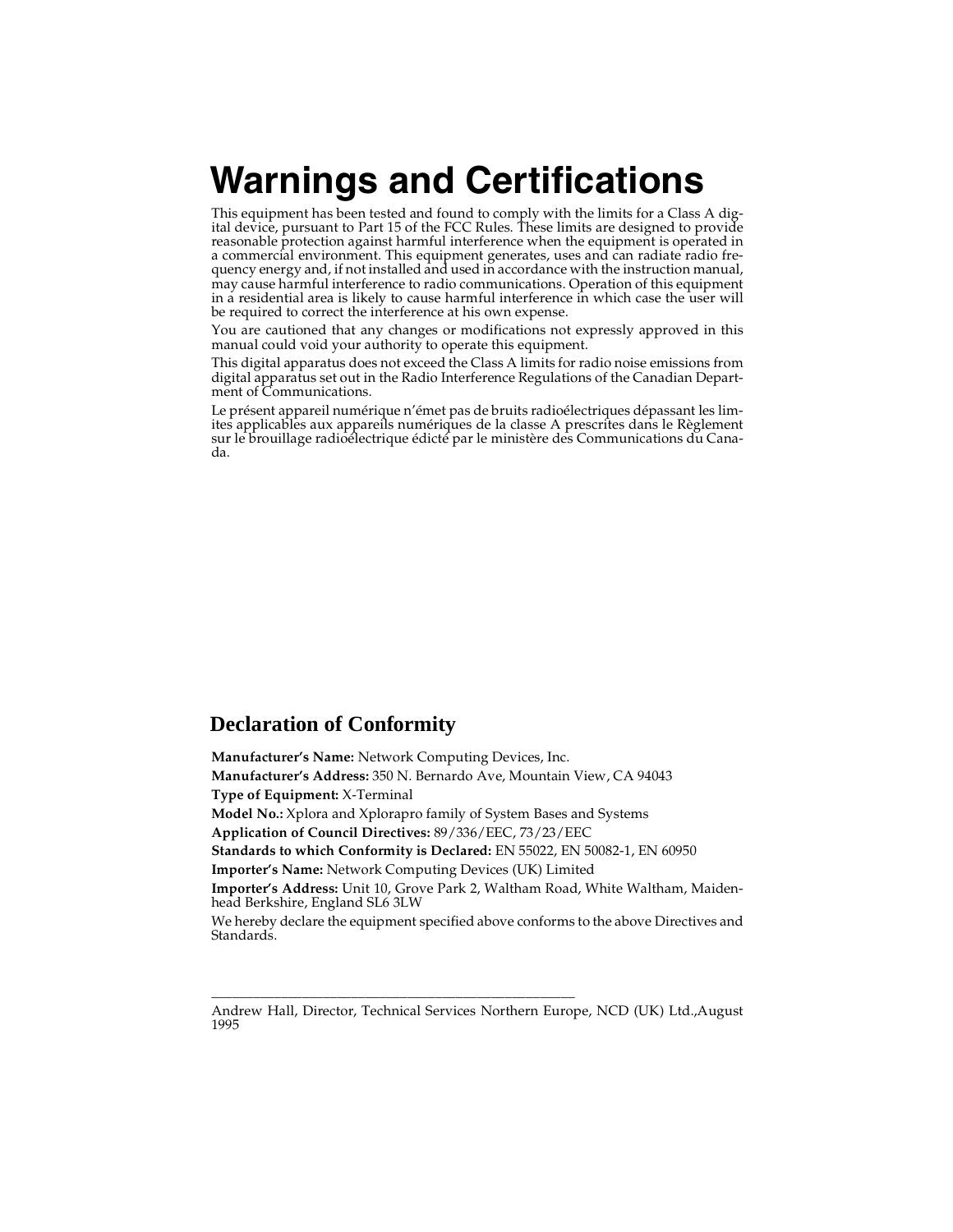# **About the Explora Family**

The Explora family consists of a base unit, several different monitors, a mouse, and several keyboards. The base unit can be purchased alone or with a monitor. The base supports many standard VGA or SVGA third party monitors.

### **Explora Family Features**

The Explora bases are advanced, small- signature X terminals that include the following features:

- VGA/SVGA monitor support
- PS/2 mouse support
- Multiple keyboard choices
- Serial (RS-232 C) connection
- Parallel connection
- Externally accessible PCMCIA card slot
- Built-in twisted-pair and/or thin Ethernet connections (depending on model)



The base is ergonomically designed with as small a footprint as possible, making it ideal for environments where space is at a premium. Table 1 lists the physical dimensions of the base.

**Table 1: Explora Dimensions**

|                   | Xxx<br><b>OON</b><br>$^{\circ}$<br>The base is ergonomically designed with<br>possible, making it ideal for environmen |
|-------------------|------------------------------------------------------------------------------------------------------------------------|
|                   | premium. Table 1 lists the physical dimer<br><b>Table 1: Explora Dimensions</b>                                        |
| Dimension Explora |                                                                                                                        |
| Height            | 1.625 inches $(4.13 \text{ cm})$                                                                                       |
| Width             | 7.25 inches (18.42 cm)                                                                                                 |
| Depth             | 10.00 inches (25.40 cm)                                                                                                |
| Weight            | 1.51 pounds $(0.686 \text{ kg})$                                                                                       |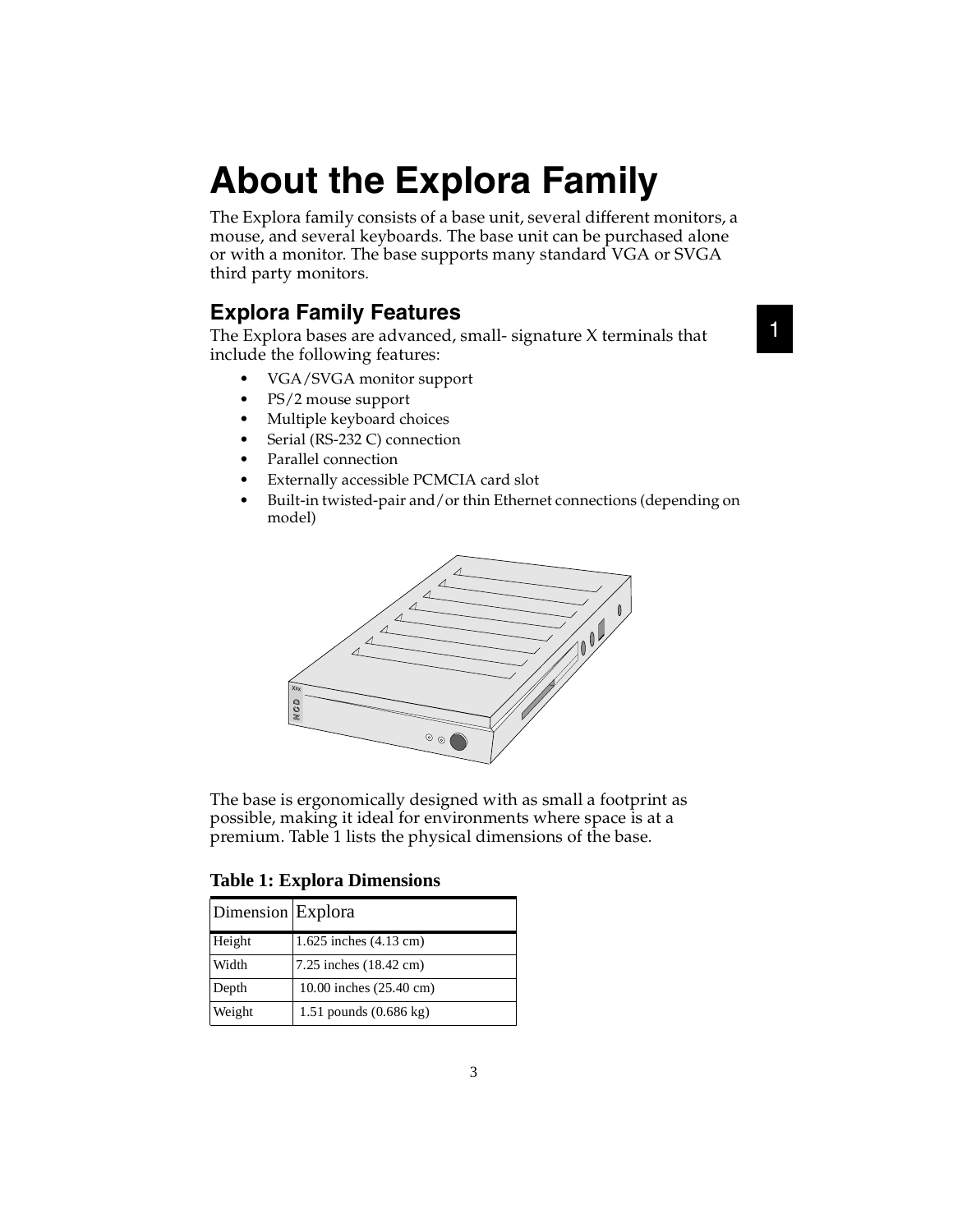## **Explora Product Line**



After unpacking the shipping cartons, make sure you have all of the standard components and any optional components you may have ordered. If any components are missing or appear damaged, contact NCD at (415) 694-0650 or your representative immediately.

**Note** Optional equipment installation is covered in Section 5.

\* Optional Single Power Source Attachment, see Section 5.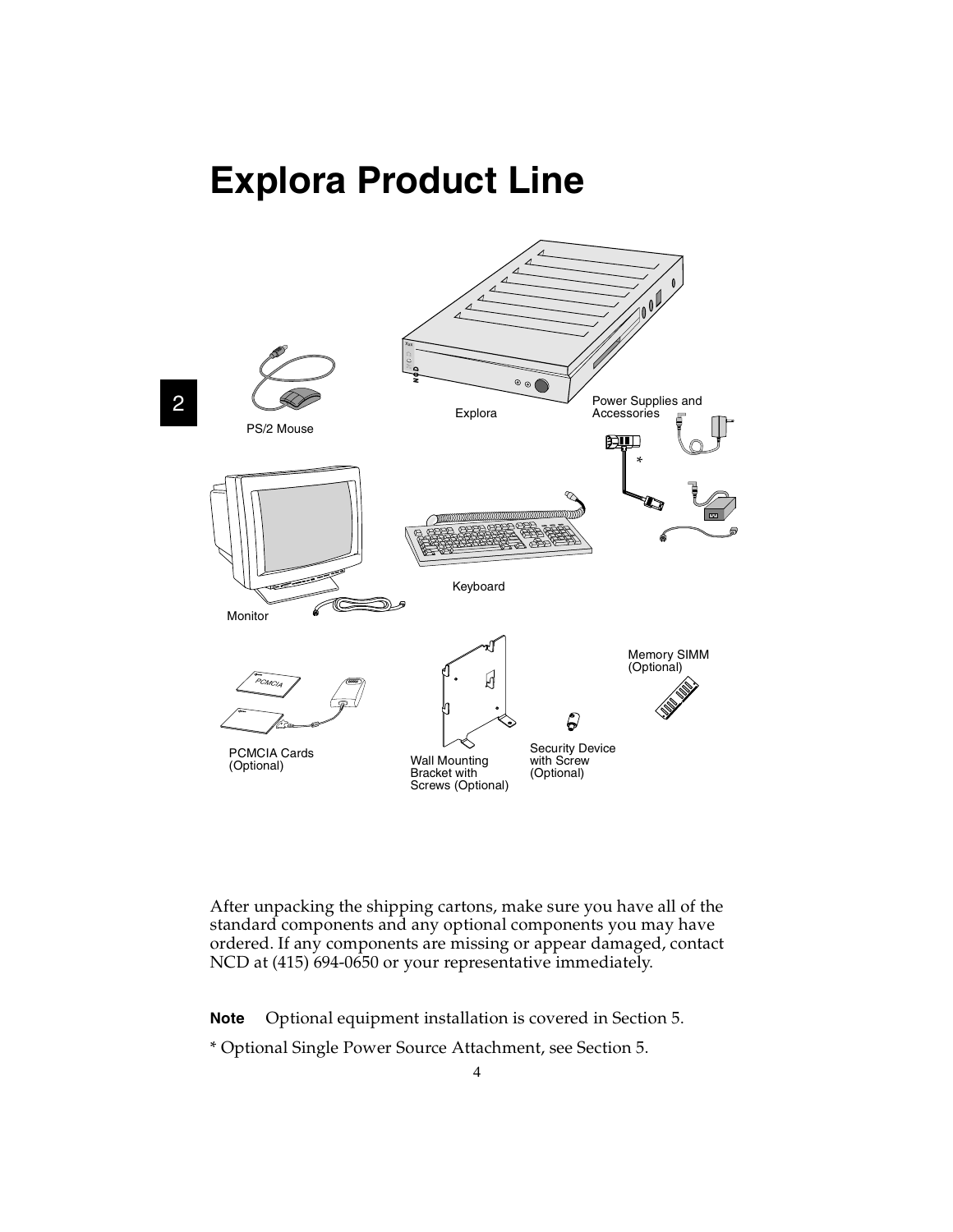# **Basic Installation**

## **Controls and Indicators**

The controls and indicators are the same for all the models in the Explora family.



**Note** If you are installing additional memory in your base, do not complete the basic installation until you have installed the memory. Go now to Section 5, Installing Optional Equipment.

### **Connections**



**Before connecting any cables, make sure the power is off.**

**Vor dem Anchließen von Kabeln sicherstellen, daß die Stromzufuhr unterbrochen ist**.

3



**Do not connect any power cords to the Explora unless the monitor, keyboard, and mouse are properly connected.** 

**Kein Netzkabel in den Explora stecken, sofern Monitor, Tastatur und Maus nicht ordnungsgemäß angeschlossen sind.** 

**Note** Explorapro has both twisted-pair and thin Ethernet connectors for making network connections. Explora has only a twistedpair connector.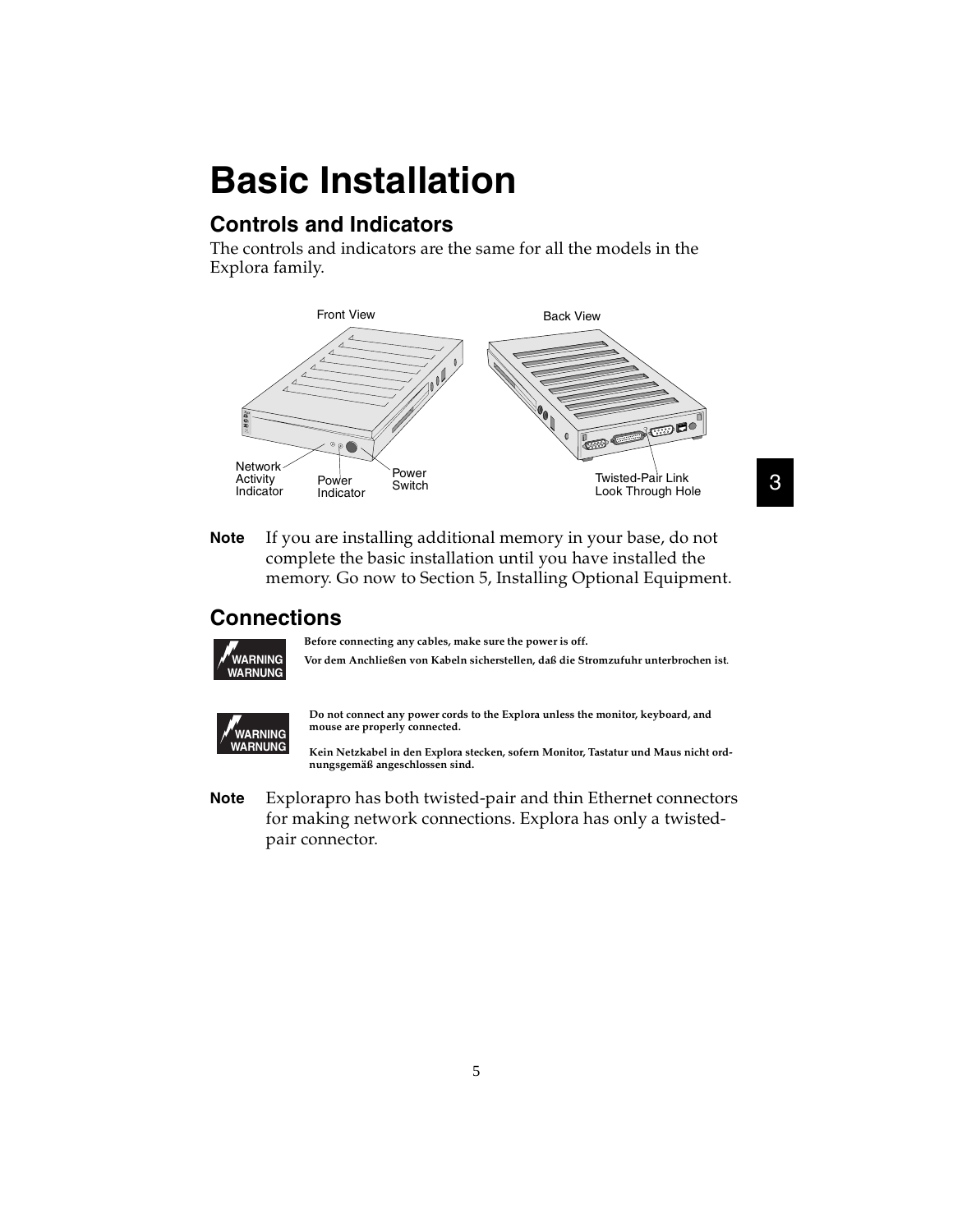Look at the appropriate diagram for the model you have and make the following connections: keyboard, mouse, monitor, network, and your serial and/or parallel device. Connect the power supply last.



#### **Caution**

**Do not** set the monitor on top of the base. The base is not designed to hold a monitor.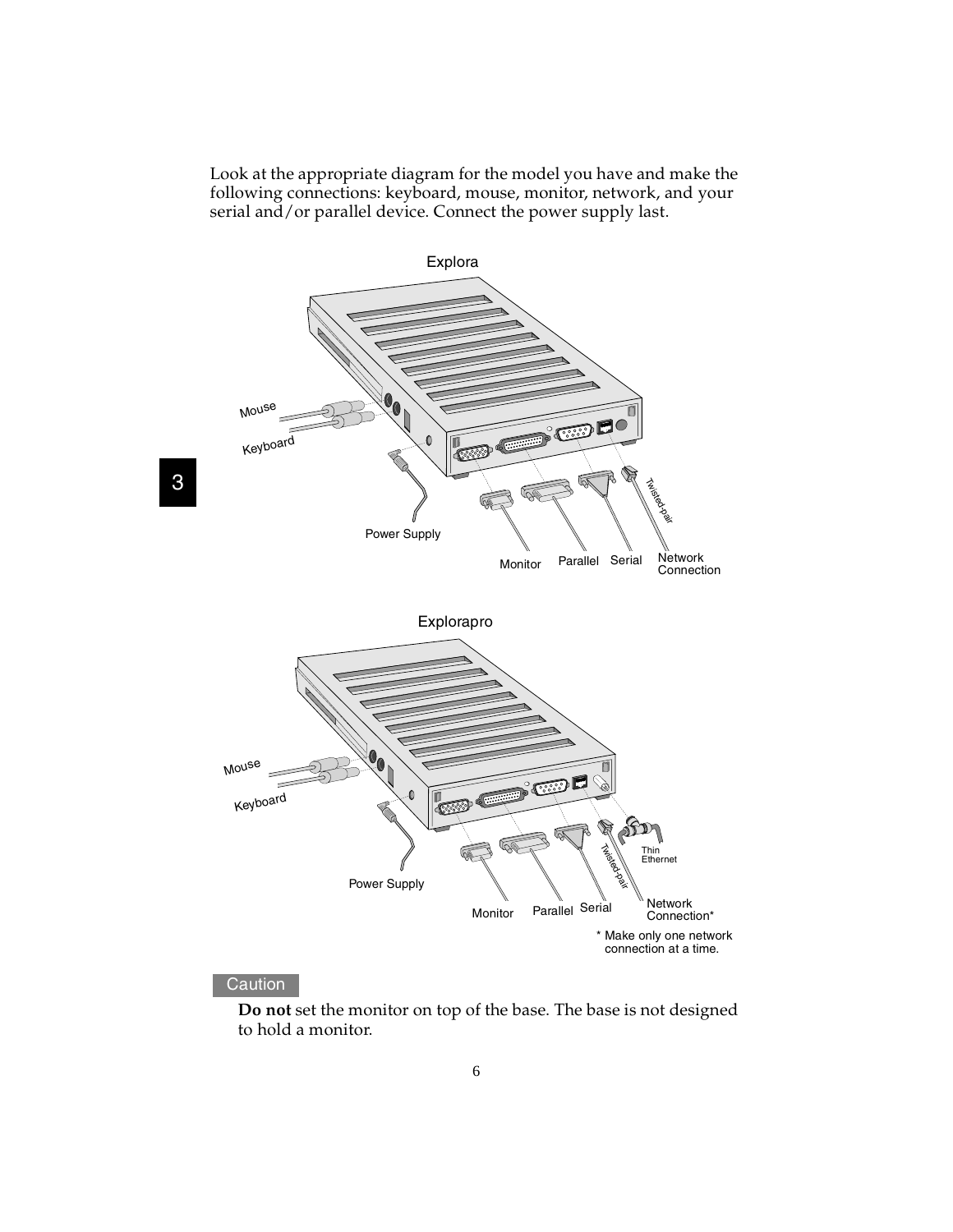# **Selecting Screen Resolution**

When the terminal is first turned on, the display uses a default resolution, depending on the installed video cable and monitor capabilities. This setting may not provide the highest resolution and refresh rate your monitor supports. See your monitor documentation for supported resolutions.

A menu is provided for selecting the correct resolution and changing the DPI (dots per inch) setting for the monitor. You access this menu through the Boot Monitor.

#### **To change the resolution:**

#### **Caution**

Selecting the wrong screen resolution can damage your monitor. Make sure your selection is supported by your monitor.

- 1. Turn on the system or reboot (if the system is already on).
- 2. After the Boot Monitor title and version number, messages similar to the following appear. Press the Escape  $[{\sf Esc}]$  key to interrupt the booting process.

```
Searching for IP address...
Using IP address IP address of terminal
Searching for subnet mask
Using subnet mask subnet mask
.........................loaded
```
- 3. Depending on how the terminal's booting parameters are set, you may see more than one of these messages. Press Escape each time one of them appears. This aborts the load process and puts the system into the Boot Monitor (> prompt).
- 4. When you're in the Boot Monitor (> prompt), press the Setup Setup key (or type se). The Main menu appears.

| Help                                                                                                                                | Keyboard                                                                                                             | Monitor | Network                 | <b>Boot</b> | Done |  |
|-------------------------------------------------------------------------------------------------------------------------------------|----------------------------------------------------------------------------------------------------------------------|---------|-------------------------|-------------|------|--|
|                                                                                                                                     |                                                                                                                      |         |                         |             |      |  |
|                                                                                                                                     |                                                                                                                      | Help    |                         |             |      |  |
|                                                                                                                                     | Use the arrow keys to navigate through the menus<br>listed across the top of the screen:                             |         |                         |             |      |  |
|                                                                                                                                     | Left, Right<br>Go to previous or next menus.<br>Up, Down<br>Go to previous or next field<br>within the current menu. |         |                         |             |      |  |
|                                                                                                                                     | Control-U<br>Delete to beginninbg of line.                                                                           |         |                         |             |      |  |
|                                                                                                                                     | <b>Escape</b>                                                                                                        |         | Restore previous value. |             |      |  |
| Help for each field within a menu is shown along the<br>bottom of the screen.<br>Exit via the Done menu at the right of the screen. |                                                                                                                      |         |                         |             |      |  |
|                                                                                                                                     |                                                                                                                      |         |                         |             |      |  |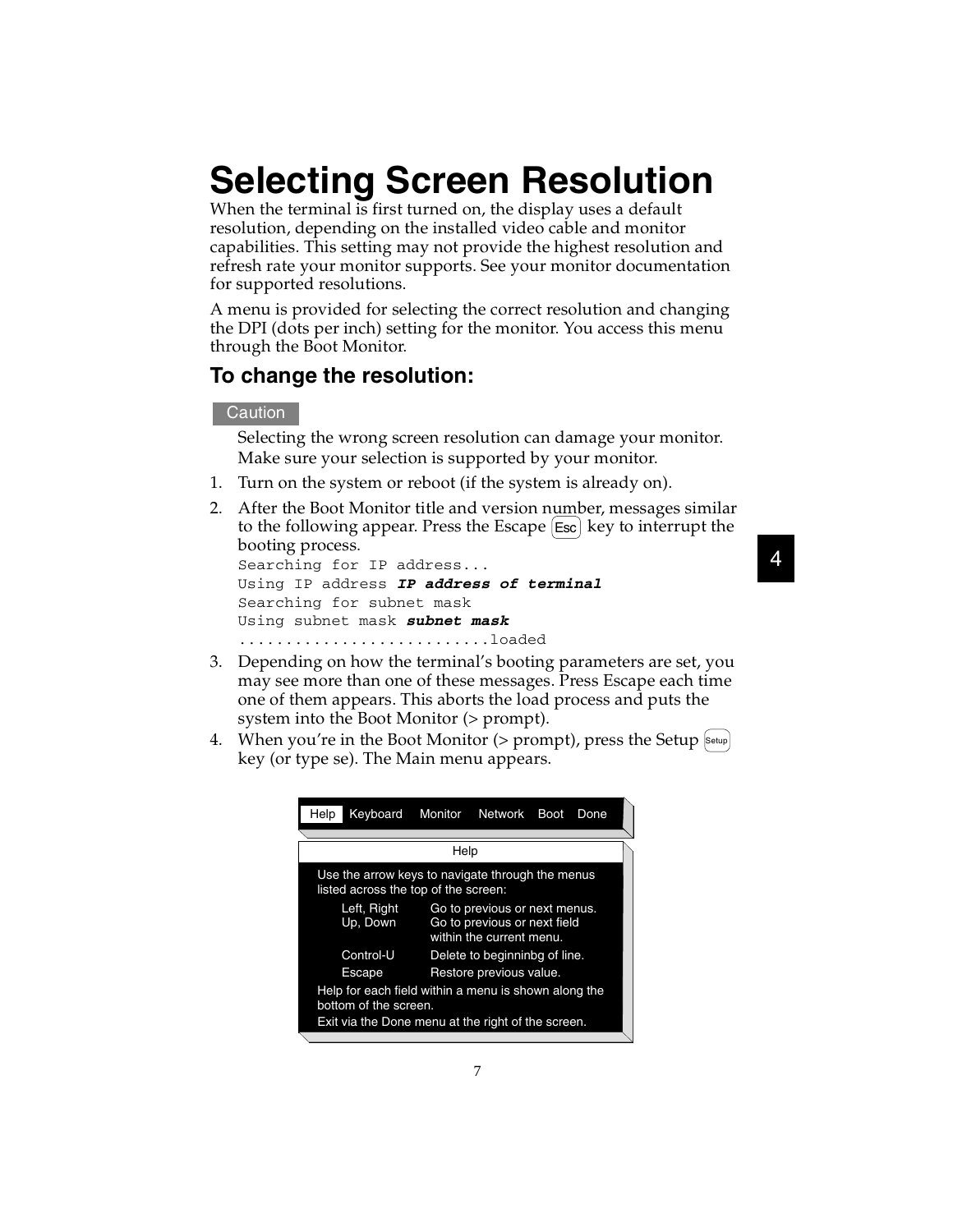5. Use the right  $\left(\rightarrow\right)$  arrow key to select Monitor. The screen now displays the available monitor resolution settings  $\rightarrow$ 

| Help                                                                                                                                                              | Keyboard                                                       | Monitor | Network                                 | Boot          | Done |
|-------------------------------------------------------------------------------------------------------------------------------------------------------------------|----------------------------------------------------------------|---------|-----------------------------------------|---------------|------|
| <b>Monitor Resolution</b>                                                                                                                                         |                                                                |         |                                         | Dots Per Inch |      |
| 640 x 480 60Hz<br>640 x 480 72Hz<br>640 x 480 75Hz<br>800 x 600 60Hz<br>800 x 600 72Hz<br>800 x 600 75Hz<br>1024 x 768 60Hz<br>1024 x 768 70Hz<br>1024 x 768 75Hz |                                                                |         | Supported<br>resolutions for<br>Explora | XX            |      |
|                                                                                                                                                                   | Press Shift-T to rest new monitor parameters, Esc to stop test |         |                                         |               |      |
|                                                                                                                                                                   | Keyboard<br>Help                                               | Monitor | Network                                 | <b>Boot</b>   | Done |
|                                                                                                                                                                   | <b>Monitor Resolution</b>                                      |         |                                         | Dots Per Inch |      |

Press Shift-T to rest new monitor parameters, Esc to stop test

- 6. Press the up  $(\uparrow)$  or down  $(\downarrow)$  arrow keys to select the correct setting for your monitor.
- 7. Press the right  $(\rightarrow)$  arrow key to select Dots Per Inch.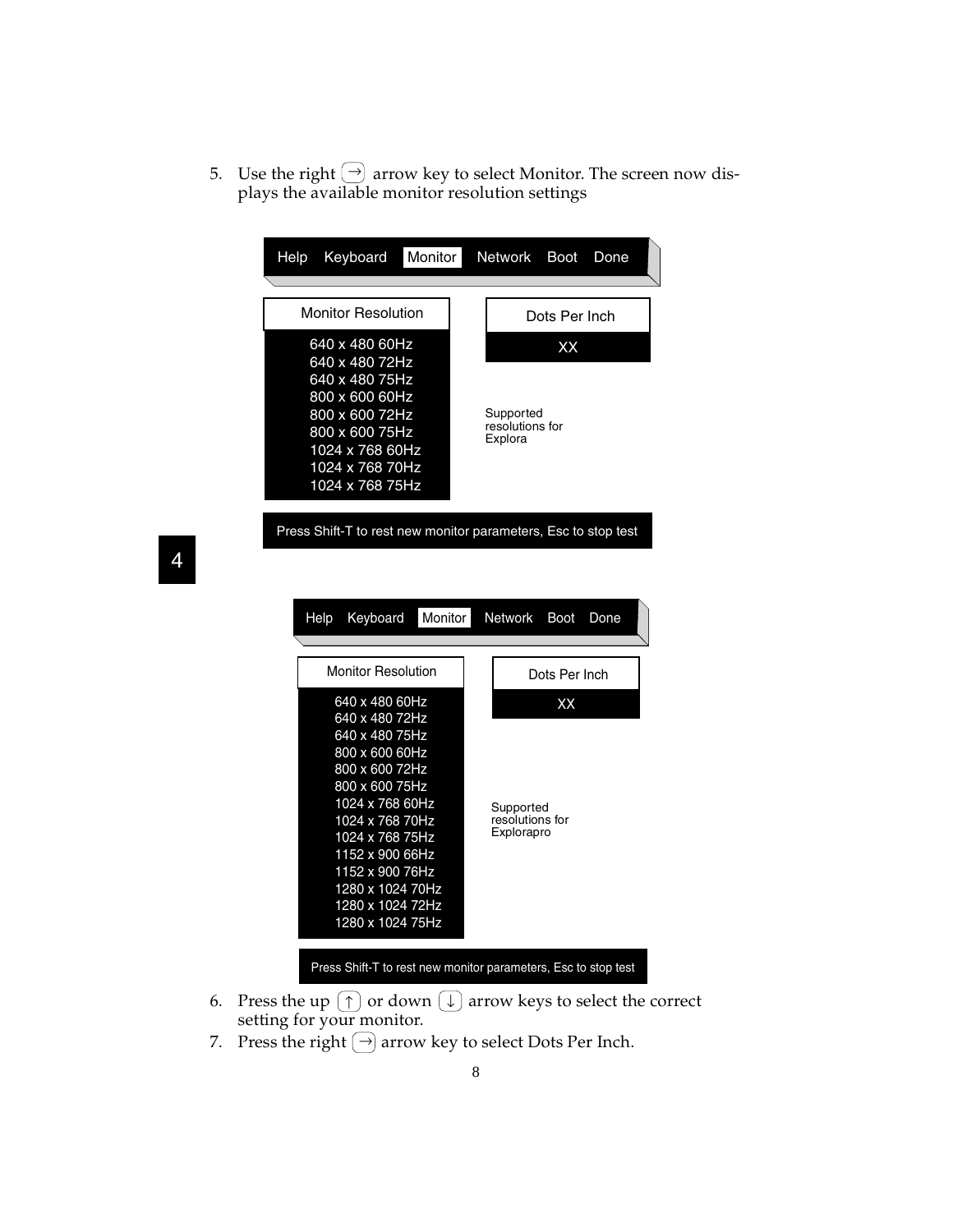- 8. Enter the numerical value that matches the resolution you have selected. (Or leave the default value.)
- 9. To test the selected refresh rate, press **Shift -T**  $\boxed{\text{Shift}}$   $\boxed{\text{T}}$ . Running this test generates a cross hatch test screen pattern. If the refresh rate you select is not supported by the monitor, the test pattern does not appear.
- 10. Press any key to return to the Monitor menu.
- 11. Press the right  $\rightarrow$  arrow key to select Done. The following menu appears.



Save Parameters and reboot. Press <Return> to confirm

12. Use the up  $(\uparrow)$  or down  $(\downarrow)$  arrow keys to select one of the options from the Done menu.

Reboot -- saves the settings you changed and reboots the system. Exit -- saves the settings and returns you to the Boot Monitor.

Undo -- reloads the parameters that were in effect when you entered the menus. The system continues to display the menus.

13. Press | Return | .

If you save your selection, you do not need to repeat this procedure unless you change to a different type or size of monitor.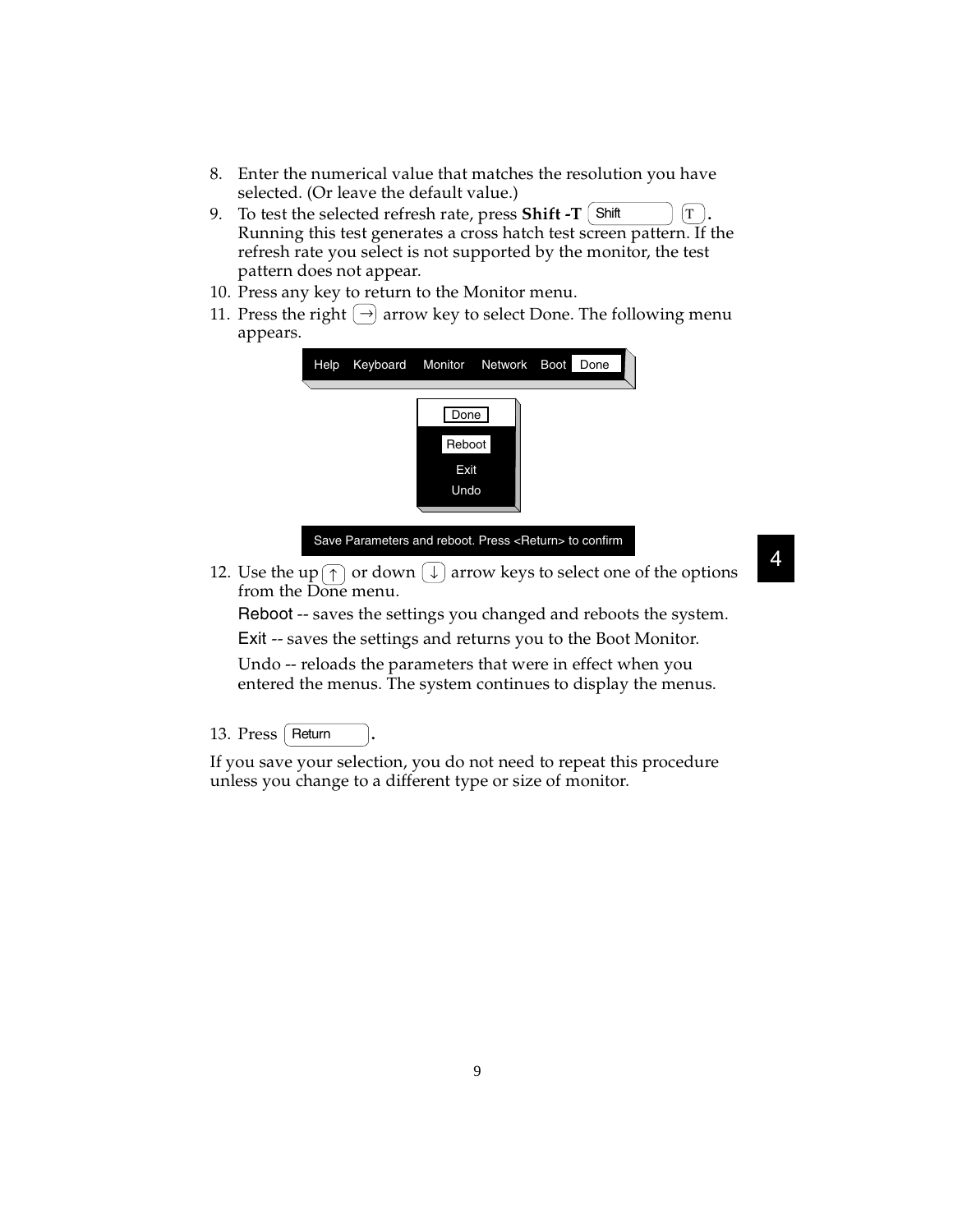# **Installing Optional Equipment**

The following optional equipment is available for your Explora.



**Note** If you are adding additional memory, do so before doing the basic installation in the previous section.

### **Installing Additional Memory**

You can add additional memory to your unit at any time. It can be purchased from NCD or other vendors. Contact NCD Technical Support for information about approved vendors. Only SIMMs supplied by NCD are covered under NCD's warranty.

**Notes** Explora has 4 MB of built-in memory and 1 MB of built-in display memory.

> Explorapro has 8 MB of built-in memory and 2 MB of built-in display memory.

You can add one additional SIMM to Explora, and two additional SIMMs to Explorapro.

Table 2 lists the SIMM specifications.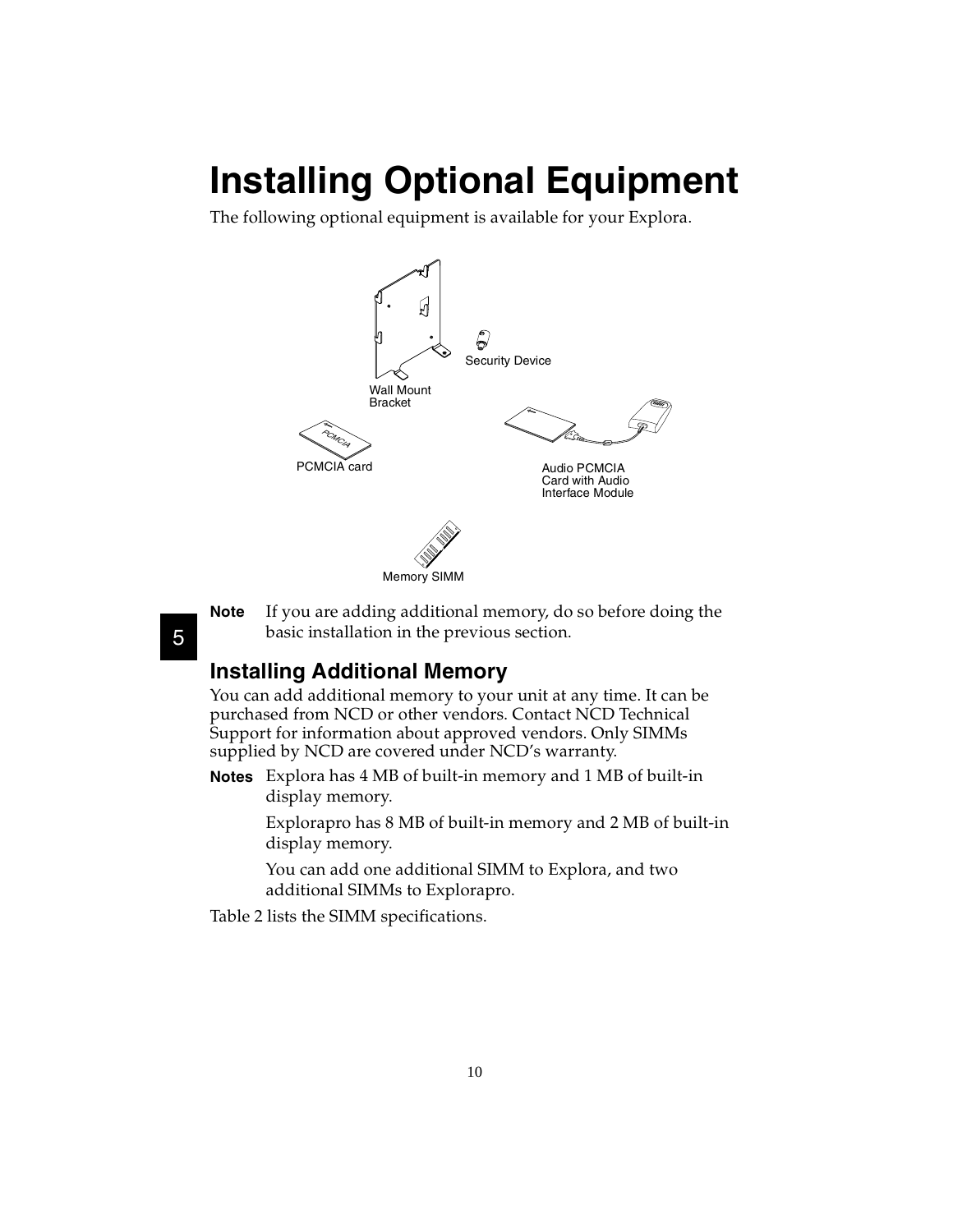#### **Table 2: SIMM Specifications**

| Speed                                                                                                  | Profile                                                                                                              | <b>Thickness</b>                                                                                                                                                | <b>Size</b>                                                                                                                           |
|--------------------------------------------------------------------------------------------------------|----------------------------------------------------------------------------------------------------------------------|-----------------------------------------------------------------------------------------------------------------------------------------------------------------|---------------------------------------------------------------------------------------------------------------------------------------|
| Fast-page mode. 60<br>nanoseconds (ns) or<br>faster. (Lower ns rat-<br>ings are faster.)<br>$72$ -pin. | Low profile (maxi-<br>mum 1.1 inches tall).<br>Tin-plated SIMM con- inch nominal). Install-<br>tacts should be used. | Board thickness of<br>0.047 to 0.054 (0.050)<br>ing SIMMs that are<br>out of specifications<br>may damage the<br>SIMM socket or cause<br>the terminal to behave | 32-bits wide.<br>1M (256Kx32 SIMM)<br>2M (512Kx32 SIMM)<br>4M (1Mx32 SIMM)<br>8M (2Mx32 SIMM)<br>16M (4Mx32 SIMM)<br>32M (8Mx32 SIMM) |
|                                                                                                        |                                                                                                                      | erratically.                                                                                                                                                    |                                                                                                                                       |

**Notes** When installing additional memory in Explorapro, observe the following rules:

If you are adding only one SIMM, use socket J9.

If you are adding two different size SIMMs, use socket J9 for the larger SIMM.

Adding more memory does not improve terminal operation, but may be required by your applications.

#### **Caution**

Installing additional memory is a four step procedure: 1) disassembling the terminal base, 2) installing the SIMM(s), 3) reassembling the terminal base, and 4) testing the memory after your terminal is up and running. If you don't feel confident performing these procedures on your terminal, refer the unit to a qualified service center.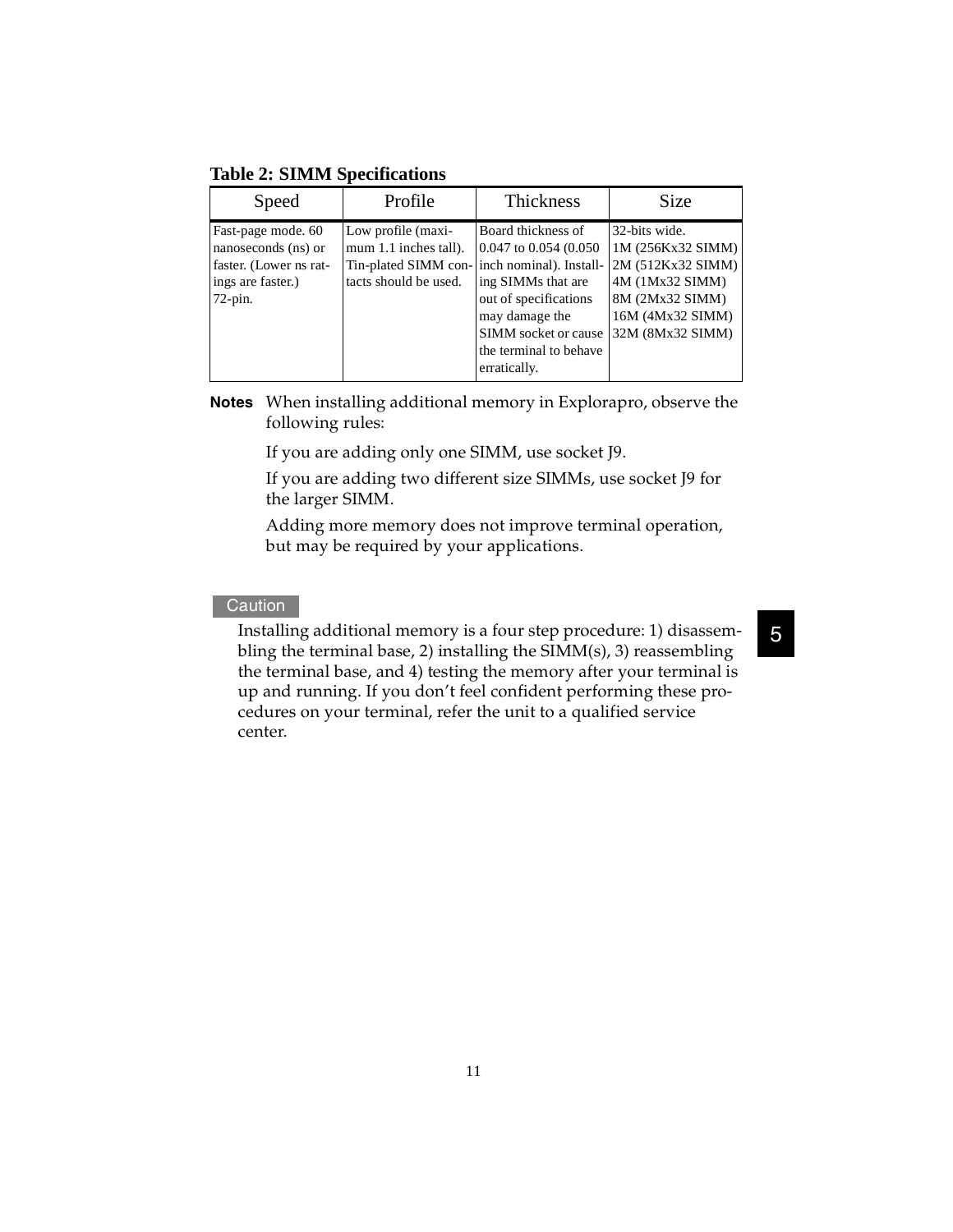## **Disassembling the Base**





5

- 1. Remove all cables connected to the base.
- 2. Turn the base upside down, and place it on a flat surface, so that the base bottom is facing up and the front is facing you.
- 3. Locate the two phillips screws in the holes on the base bottom front corners.
- 4. Remove the two screws.
- 5. Turn the base over and place it on a flat surface, so that the base top is facing up and the front is facing you.

6. Grasp the tabs protruding from the back of the unit with your forefinger as shown.

- 7. Gently pull the tabs away from the center and at the same time:
	- apply pressure with your thumbs to the base top and
	- using your thumbs, pull the top cover towards the front. (Towards you.)
- 8. When the cover is about one-half (1/2) inch from the back of the bottom housing, pull up on the top cover and remove it.

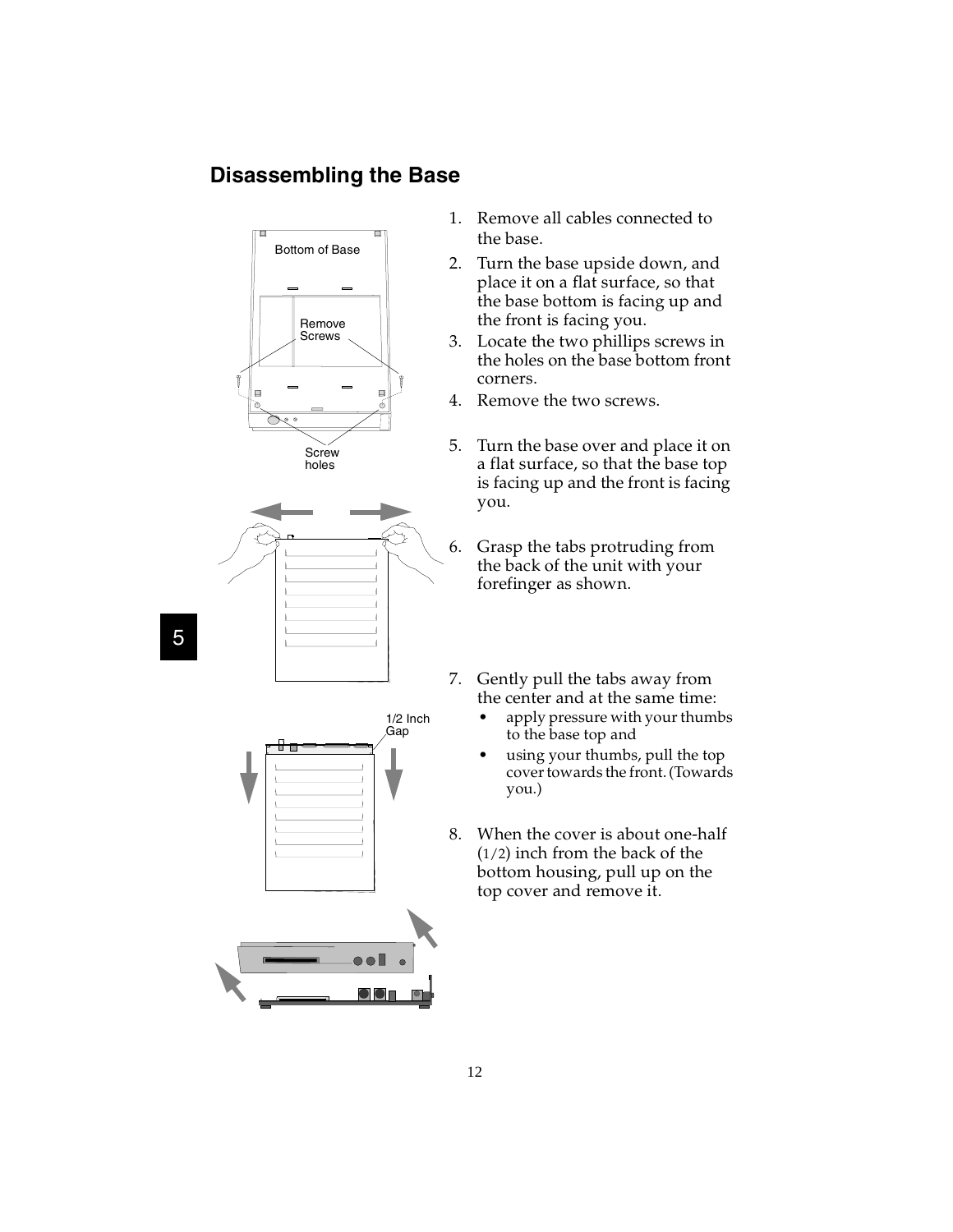## **Installing SIMMs**

If your base already has a SIMM or SIMMs installed, proceed to the next heading "Removing SIMMs" and then return to this section for installation instructions. If not, follow these steps.

#### **Caution**

SIMMs and other components located on the logic board can be damaged by Electrostatic Discharge (ESD). Make sure you touch a suitable ground before handling any SIMM. If possible, set the base on an anti-static mat and wear a grounding strap.

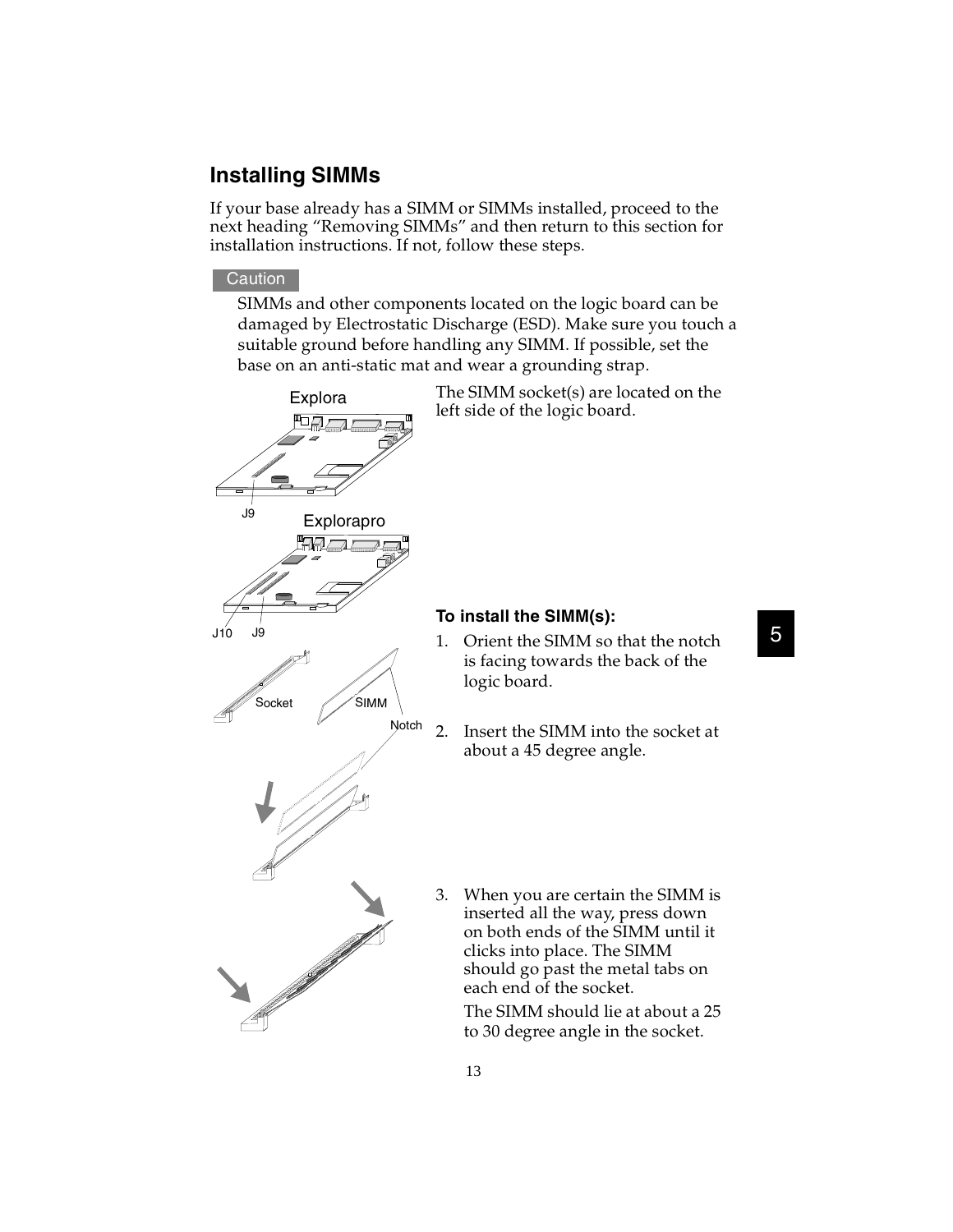## **Removing SIMM**



#### **To Remove a SIMM**

- 1. Using your two forefingers or your thumbs, pull back on the two metal tabs located on each end of the SIMM socket.
- 2. As you pull back on the tabs, the SIMM pops up past the metal tabs.
- 3. Hold the SIMM on both ends (you should always handle SIMMs by the edges only), and remove it from the socket.

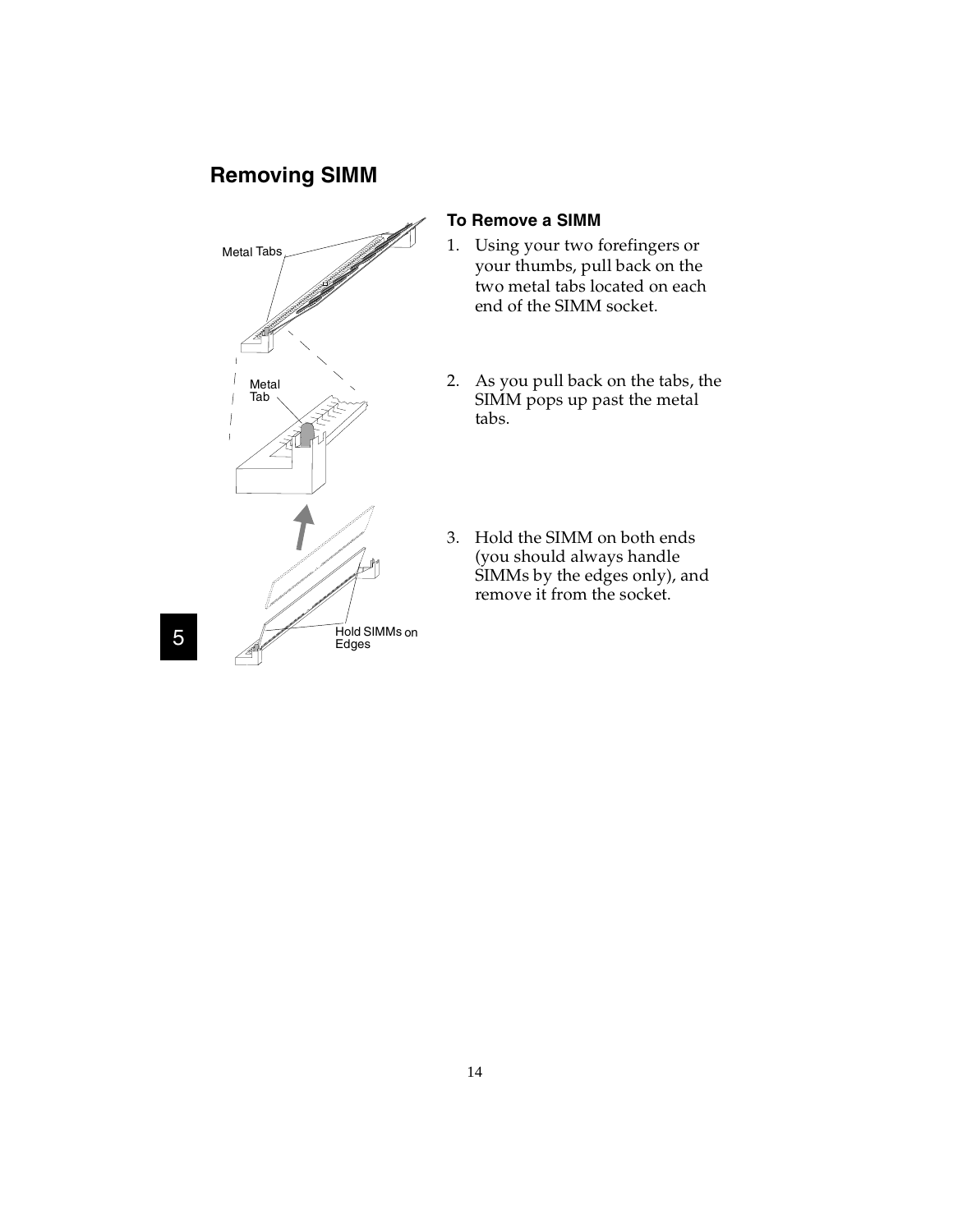#### **Reassembling the Base**

To reassemble the base, follow these steps:





- 1. Swing the front of the top cover over the front edge of the bottom section and continue down with the rest of the top cover unit it covers the bottom section (this is a tight fit). There should be a one-half (1/2) inch gap between the bottom section back, and the top cover back.
- **Note** Make sure the top cover is resting completely flat on the bottom section before doing step 2.
- 2. Hold the back of the bottom section and push the top cover toward the back until the two tabs click through the two openings on the bottom section.
- 3. Once the top cover and bottom section are together as a unit (base), turn it upside down, so that the base bottom is facing up and the front is facing you.
- 4. Secure the base together by screwing in the two phillips screws into the two holes located at the front corners on the bottom.
- 5. Tighten the screws so they are snug, but do not over tighten.
- 6. Turn the base upright and refer to Section 3, to install the cabling.
- 7. After the system is installed, perform the memory test, presented next.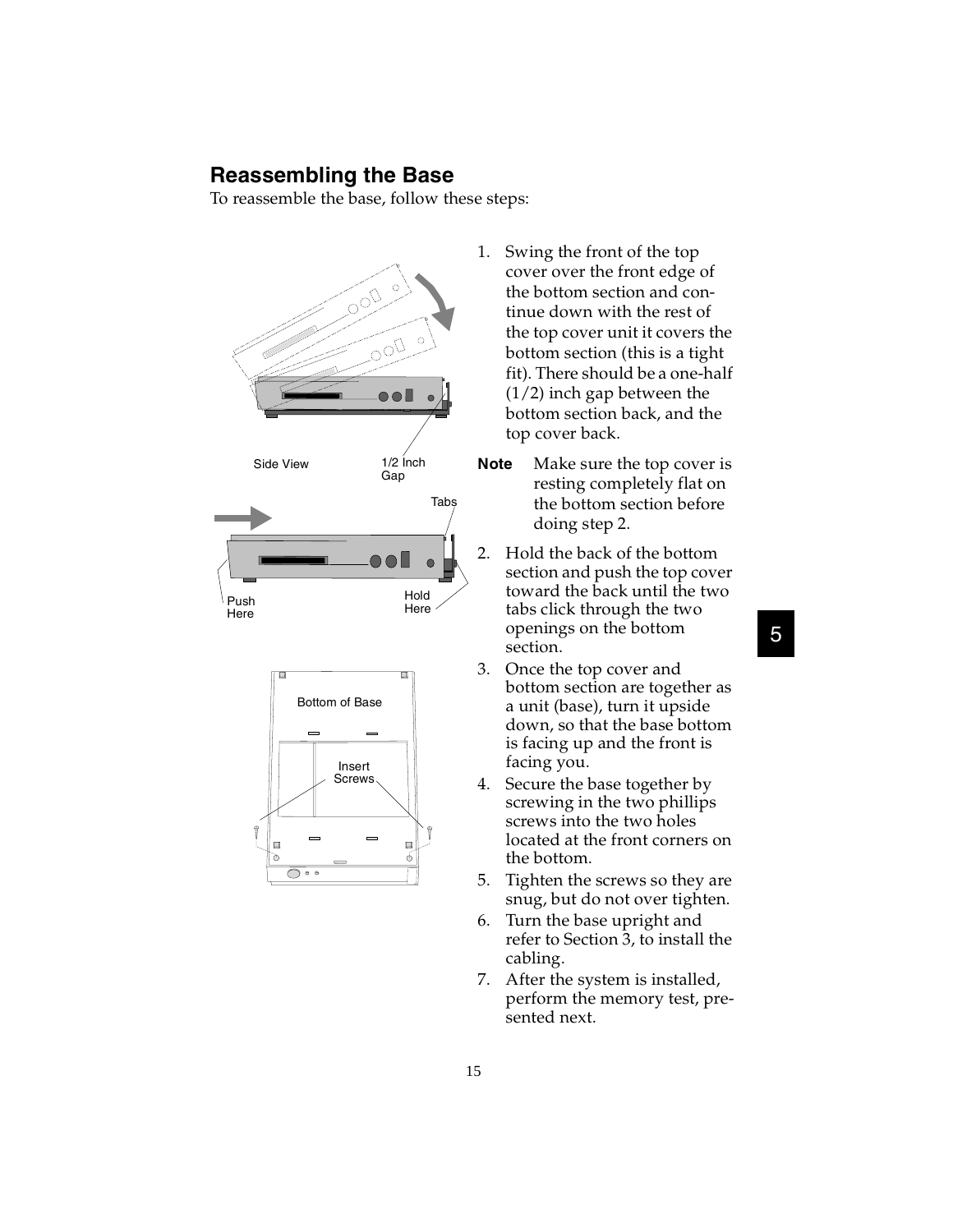### **Testing Memory**

Before running the memory test, go to Section 3, "Basic Installation" and install the rest of the system.

To run the memory test, you need to access the Boot Monitor.

#### **Accessing the Boot Monitor**

- 1. Turn on the system or reboot (if the system is already on).
- 2. After the Boot Monitor title and version number, messages similar to the following appear. Press the Escape [Esc] key to interrupt the booting process.

Searching for IP address... Using IP address **IP address of terminal** Searching for subnet mask Using subnet mask **subnet mask** ...........................loaded

3. Depending on how the terminal's booting parameters are set, you may see more than one of these messages. Press Escape each time one of them appears. This aborts the load process and puts the system into the Boot Monitor (> prompt).

#### **Memory Test**

5

Run the memory test as follows:

- 1. At the Boot Monitor prompt (>), type **ex** and press Return.
- 2. Type the number associated with the Test Available Memory test and press  $Return$   $|$  Return  $|$  .

```
Enter test type? # (for Test Available Memory test)
<CR>
```
3. Press Return to run the test once.

```
F Loop forever
E Loop until error
Q Main menu
<cr> Test once 
Esc Abort testing
Enter choice? <CR>
```
The diagnostic code displays either

Pass -00000001

to signify that the memory is good, or a message similar to the following if an error was detected:

Expected bad component is JXX.(Indicates socket number of bad SIMM.)

If there are no errors, go to Step 6.

If errors are reported, continue with Step 4.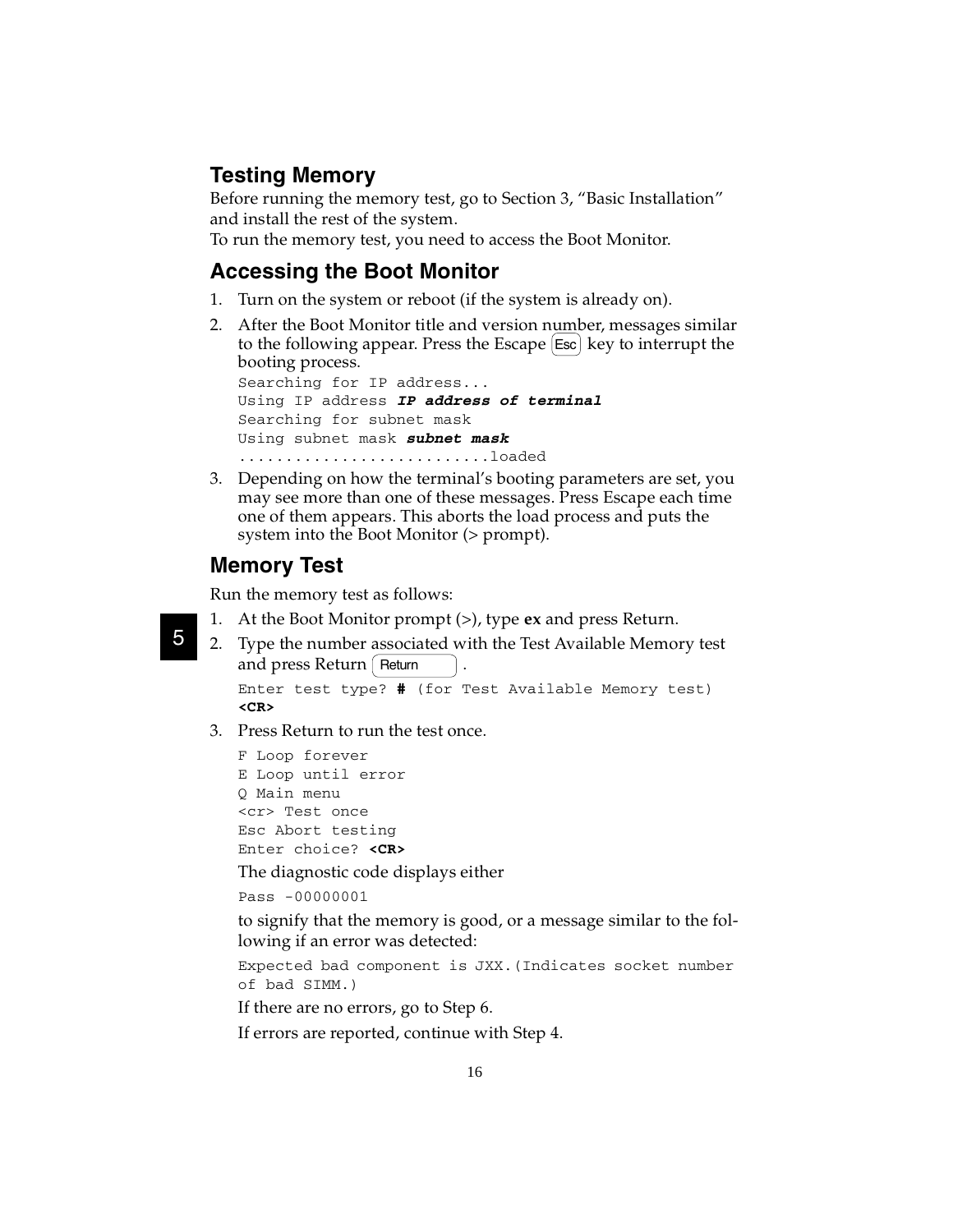- 4. Remove the bad SIMM from the socket indicated and rerun the memory test to confirm that the remaining memory is good.
- 5. Add a new SIMM, and rerun the memory test to confirm that the newly installed SIMM is good.
- 6. Exit from the test and return to the Boot Monitor by typing: Enter test type? **Q <CR>**
- 7. Reset the terminal by typing:

> **rs <CR>**

For information about the Boot Monitor commands, refer to *NCDware software documentation*.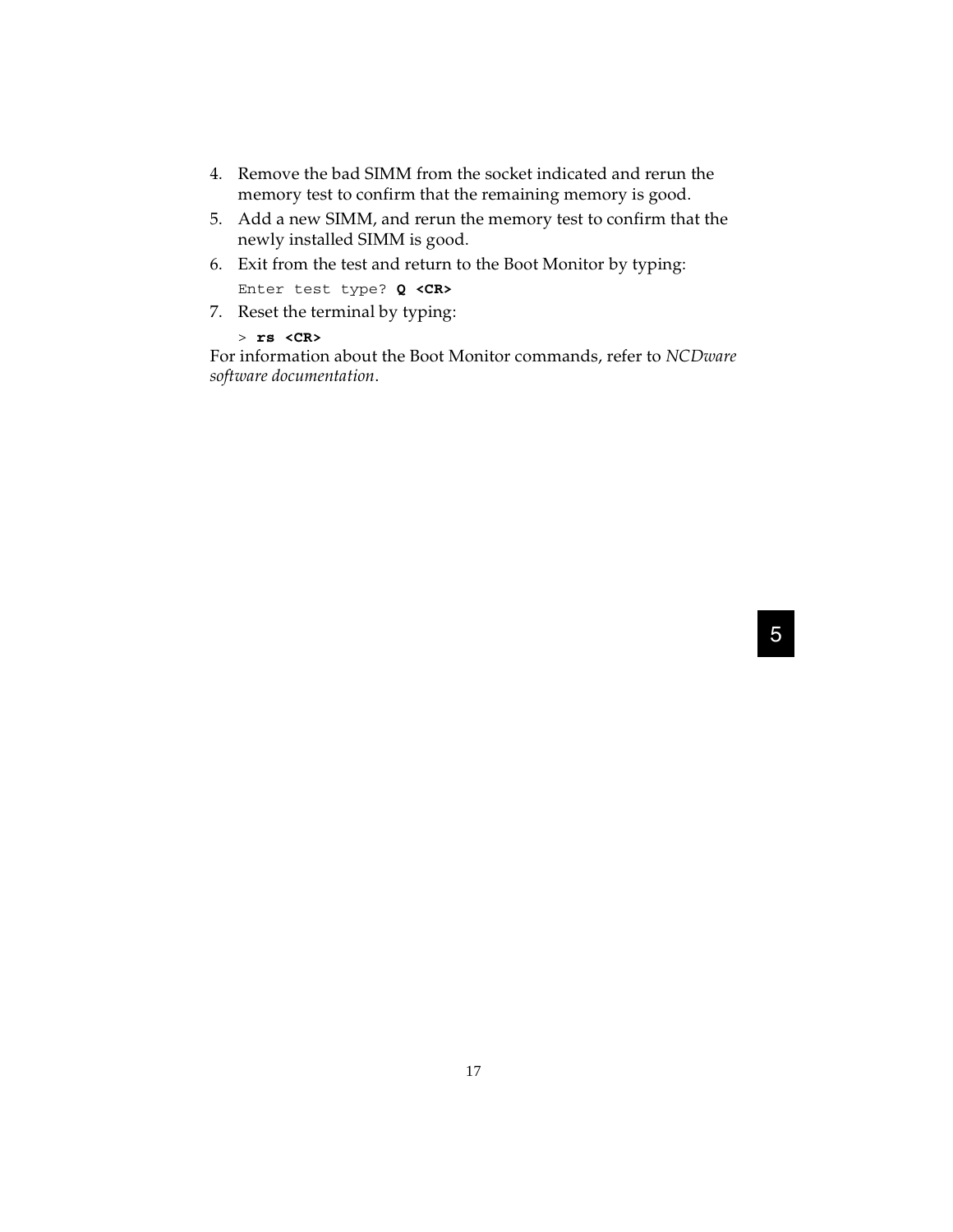## **Installing PCMCIA Cards**

The PCMCIA cards are 68-pin credit-card size devices that fit into the base PCMCIA slot. These cards can be ordered directly from NCD or from other vendors. Most PCMCIA cards have an arrow on the top face side showing the direction of insertion into the PCMCIA slot. The cards are keyed and cannot be installed upside down.

#### **Caution**

Do not insert or remove the PCMCIA card while the unit is running; always turn off the terminal first.



The rear edge of the PCMCIA card may have a write protect/enable switch. If your card has this switch, it should be in the OFF position. If write protect is enabled, data cannot be written to the card and an error message appears if you try to do so.

### 5



#### **To install a PCMCIA card:**

- 1. Shut off the terminal.
- 2. If your PCMCIA card has a write protect switch, set it to OFF.
- 3. With the arrow side facing up, slide the card into the PCMCIA slot until you feel the card make contact with the pins in the socket.
- 4. Firmly push the card into the socket to seat it.



#### **Caution**

Do not force the card into the socket; the card should go straight in.

5. If the PCMCIA is an audio card, attach the Audio Interface Module to the connector on the card.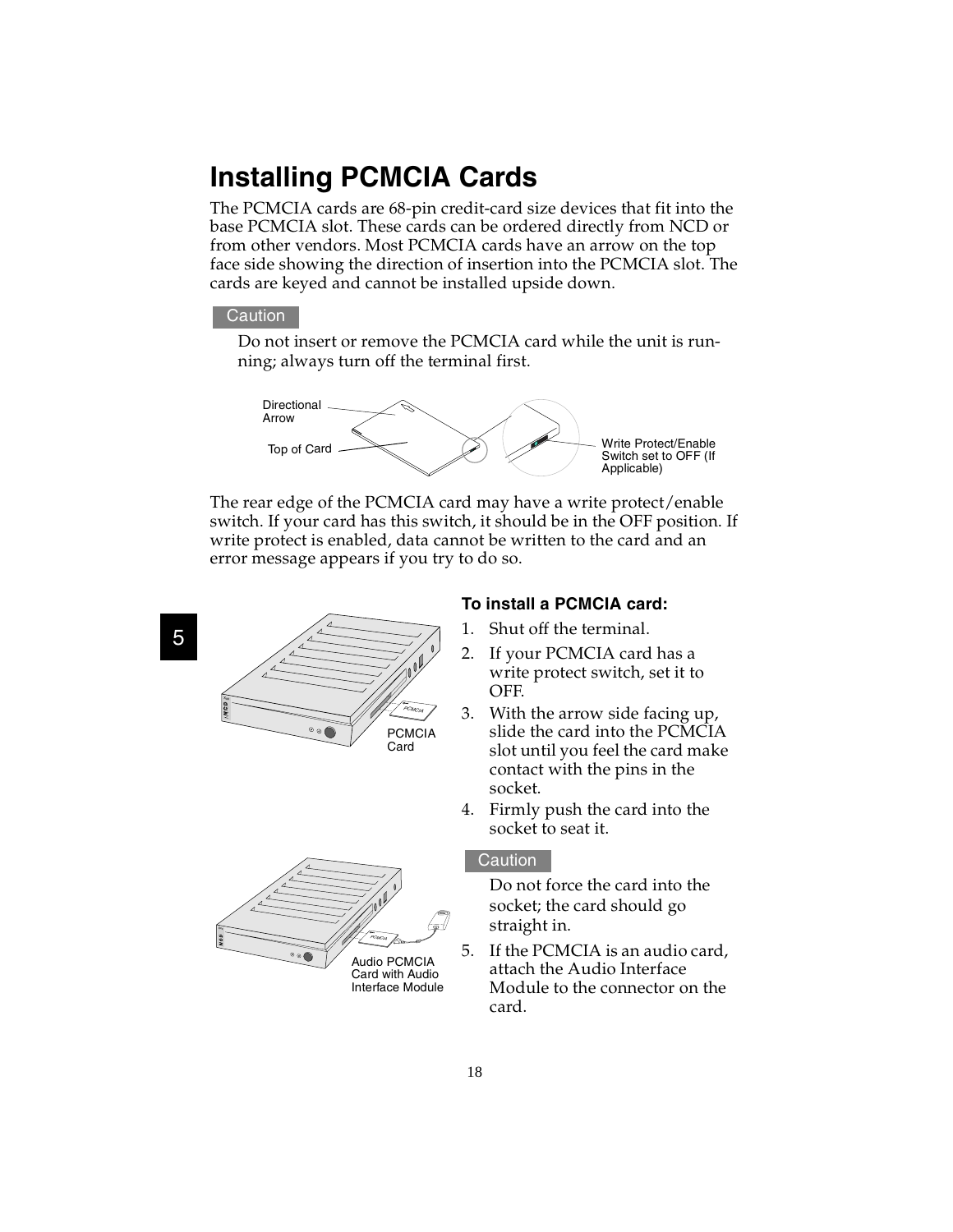## **Installing the Security Device**

Both models have a rectangular security cover located next to the keyboard connector. This is where the security device is located once the cover is removed. The security device can be used with or without the mounting bracket.

If you are using the optional mounting bracket and are going to use the security device with it, do step one of this procedure and then go to the next part in this section "Installing the Mounting Bracket." You do not have to return to this section.



- 1. To remove the security cover, insert a medium sized flat blade screwdriver into the bottom of the slot.
- 2. Gently pry out the security cover.
- 3. Insert the security device into the slot so that the center of the device lines up with the screw hole in the chassis.
- 4. Insert an M2.5 machine screw (supplied) through the center of the security device and into the hole.

5. Tighten down the machine bolt.

6. To secure the unit, insert a lock or cable through the outer hole in the security device.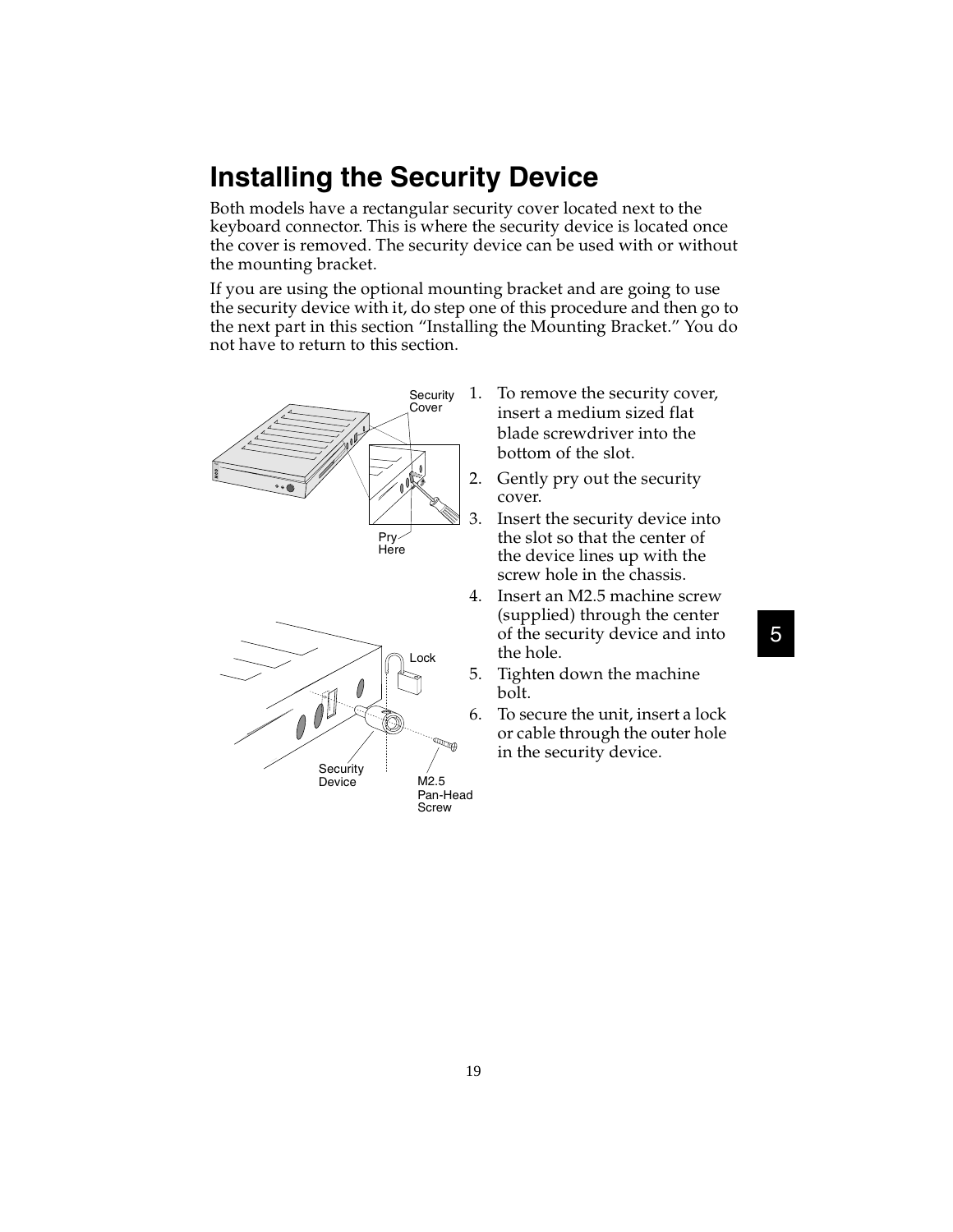## **Installing the Mounting Bracket**

There are various places the mounting bracket may be attached. Examples include attaching the bracket on a wall or on your desk, as shown in the illustration. In determining where to attach the bracket, keep the following in mind:

- Are the cables you have attached to the base long enough to reach from the bracket to the keyboard, mouse, and monitor?
- Is the fixture where you're attaching the bracket secure enough to hold the bracket and base?
- Is the area where you're placing this bracket and base out of the way of traffic, so that the unit will not be bumped?
- Is there enough clearance around the unit for cables and air circulation?



#### **To mount the bracket:**

- 1. Select the location to attach the bracket.
- 2. Use the two flathead screws (supplied), and secure the bracket to the fixture.

Make sure the screw heads are flush with the bracket before attaching the base.

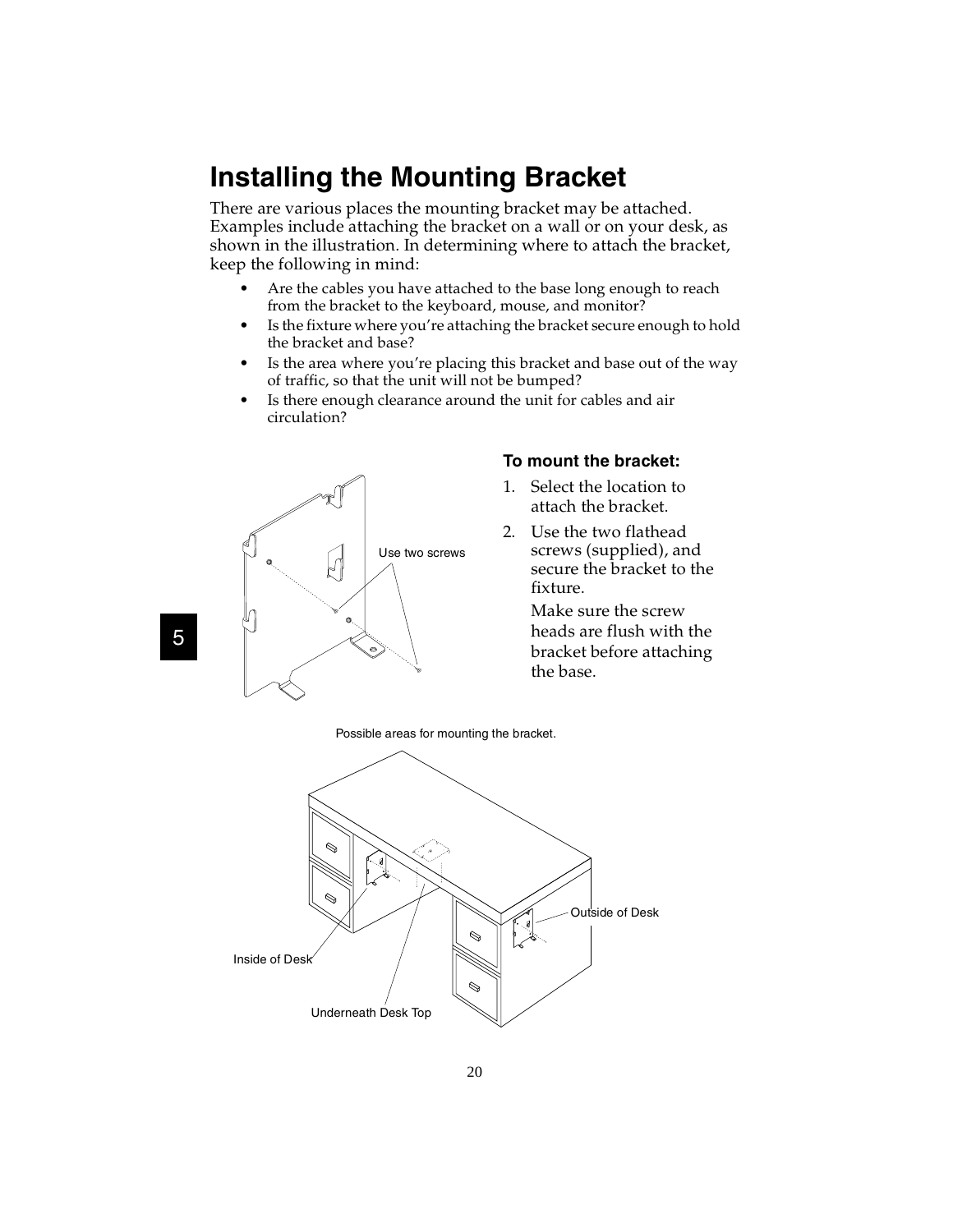### **Securing the Base to the Mounting Bracket**







#### **To attach Explora to the bracket:**

- 1. Align the tabs on the bracket with the slots on the bottom of the unit.
- 2. Insert the tabs into the slots and at the same time, gently push down on the unit.

The side of the base should rest on the two angle tabs protruding from the bracket, shown in the diagram.

#### **Using the Security Device**

To use the security device with the mounting bracket, do the following:

- 1. Before attaching the base to the bracket, make sure you remove the security cover from the side of the terminal. If you have not done this, go back to step one in "Installing the Security Device" and remove the security cover.
- 2. Attach the base to the mounting bracket, using the steps above. Then return here to step 3.
- 3. Push the small part of the security device through the hole in the angle tab on bracket and through the security cover slot, so that the center hole of the device aligns with the threads on the inside of the chassis.
- 4. Insert the pan-head screw (M2.5, supplied) through the center of the security device, and screw it all the way in, until it is secure.
- 5. To lock the unit to the bracket, insert a lock or security cable through the hole in the large area of the security device.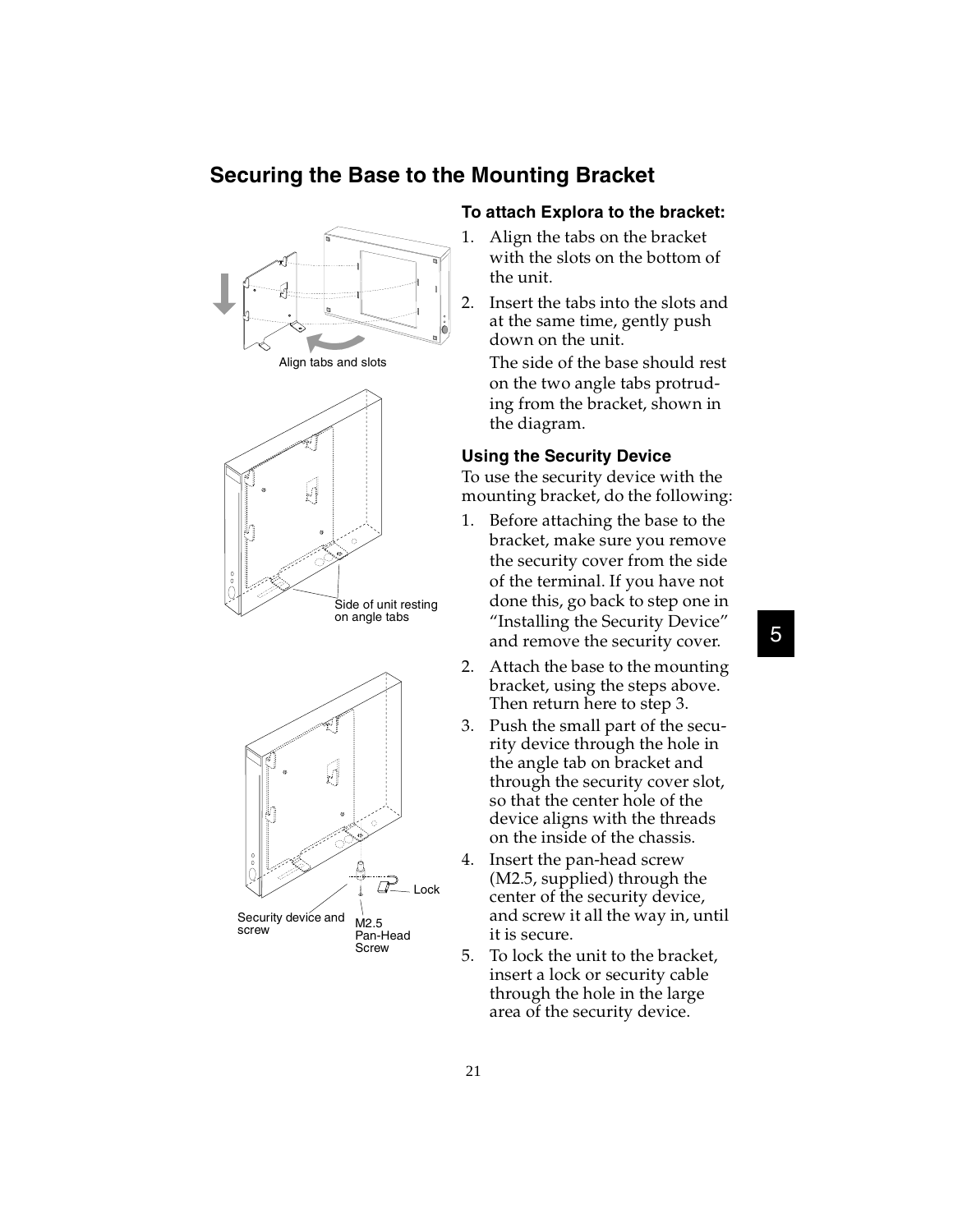## **Single Power Source Attachment**

To install the Single Power Source Attachment, follow these steps:



- 1. Insert one end of the Single Power Source Attachment into the power supply block.
- 2. Insert the power cable into the Single Power Source Attachment connector.
- 3. Insert the Single Power Source Attachment extension connector into the monitor.
- 4. Attach the power supply connector to the base unit.
- 5. Connect the power cable to the power source.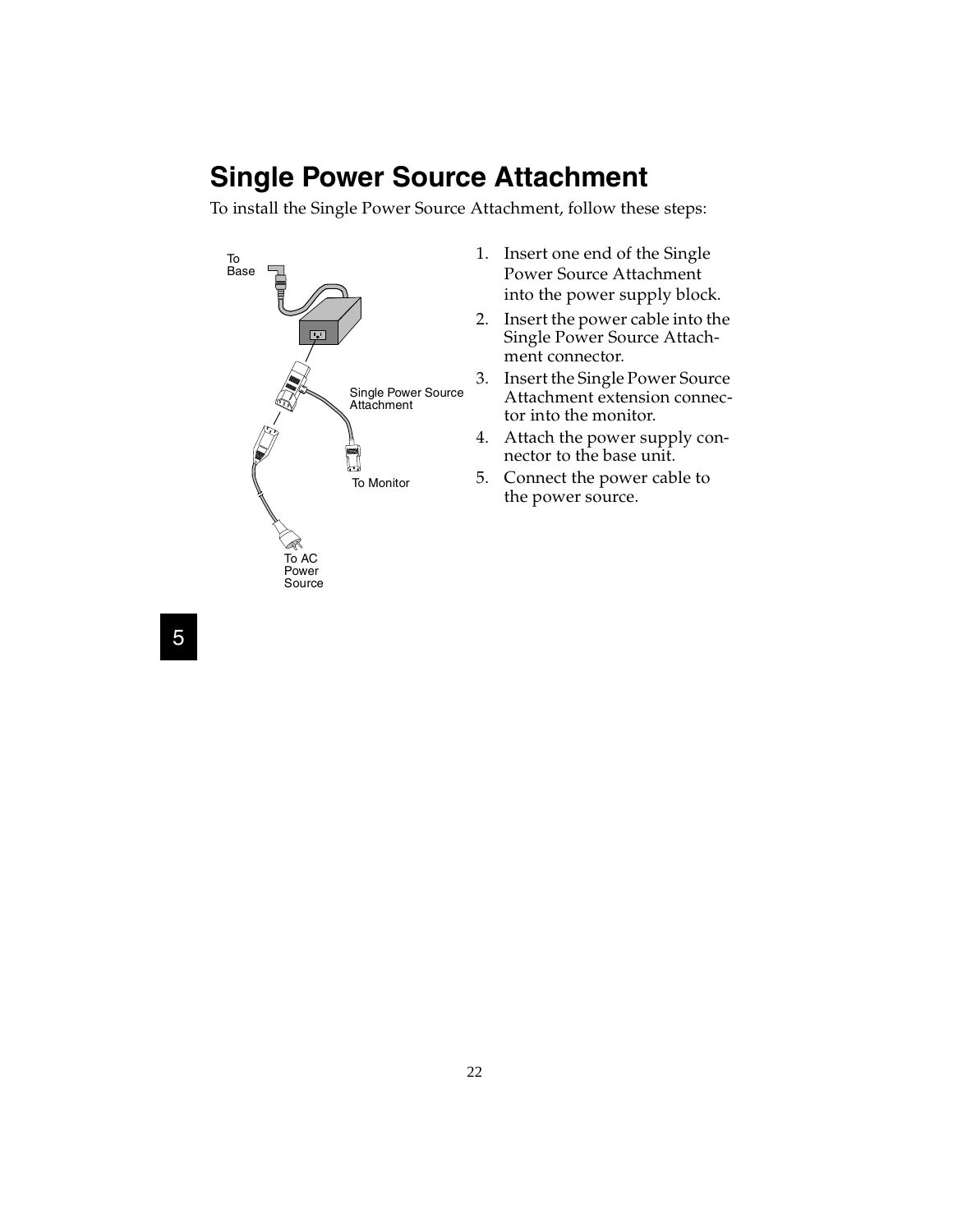# **Pinout Diagrams**

This section contains pinout diagrams for the base connectors.

### **Serial Connector (RS 232 C Serial Connector**)

| TD<br>DTR.<br><b>RD</b><br>SG<br><b>DCD</b><br>3<br>5 | Pin   | Signal                 | Signal<br><b>Direction</b> |
|-------------------------------------------------------|-------|------------------------|----------------------------|
| ( )                                                   | 1     | Data Carrier Detect    | In.                        |
| 6<br>9 <sub>1</sub><br>8<br><b>DSR</b><br>N/C         | 2     | Receive Data           | In.                        |
| <b>RTS</b><br><b>CTS</b>                              | 3     | Transmit Data          | Out                        |
|                                                       | 4     | Data Terminal Ready    | Out                        |
|                                                       | 5     | Signal Ground          |                            |
|                                                       | 6     | Data Set Ready         | In.                        |
|                                                       | 7     | <b>Request To Send</b> | Out                        |
|                                                       | 8     | Clear To Send          | In.                        |
|                                                       | 9     | Not Connected          |                            |
|                                                       | Shell | <b>Protective GND</b>  |                            |



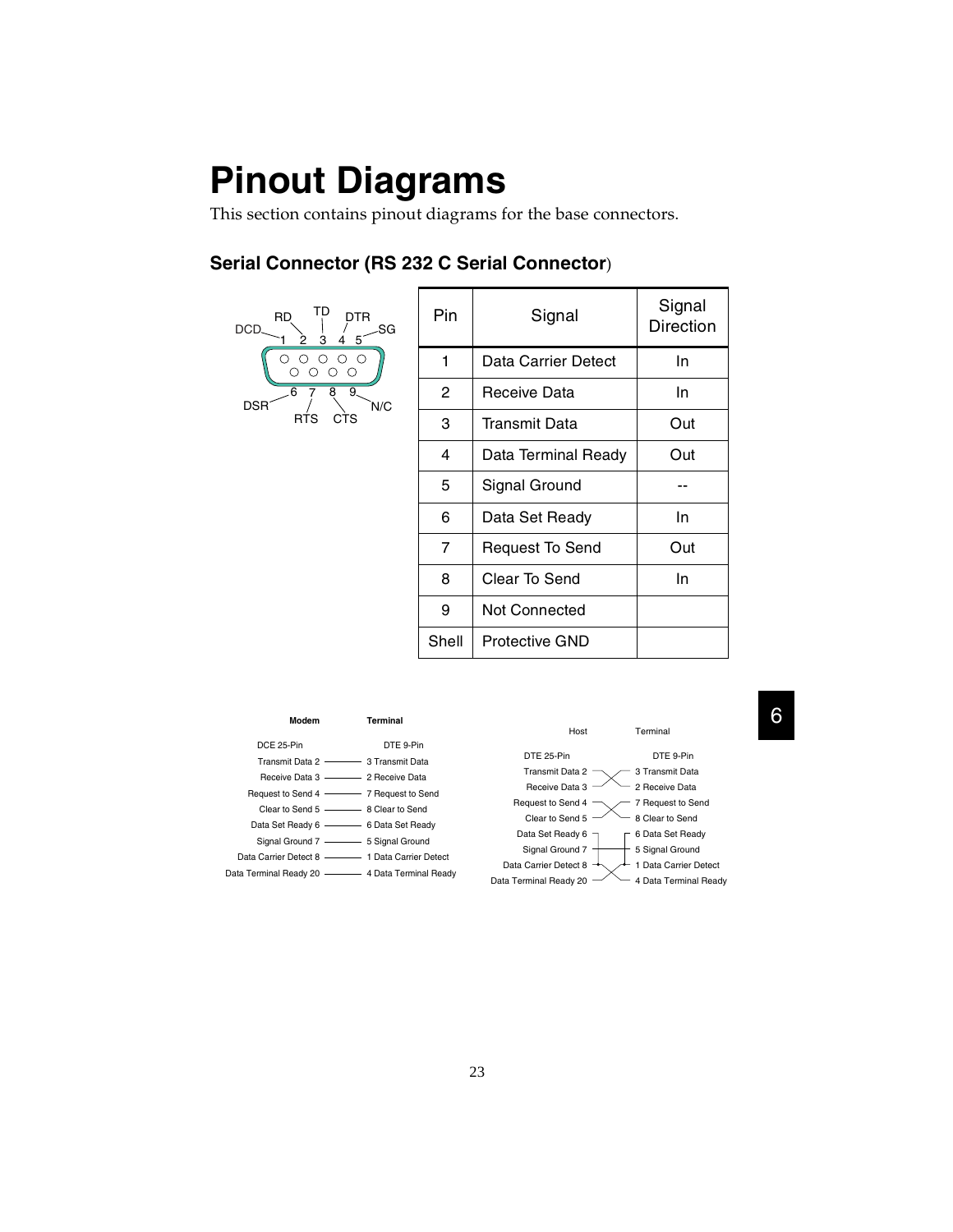## **Monitor Connector**



| Pin            | Signal                   | Signal<br><b>Direction</b> |
|----------------|--------------------------|----------------------------|
| 1              | <b>Red Video</b>         | Out                        |
| $\overline{c}$ | Green Video              | Out                        |
| 3              | <b>Blue Video</b>        | Out                        |
| 4              | <b>Monitor Detect 2</b>  | In                         |
| 5              | Ground                   |                            |
| 6              | <b>Red Video Ground</b>  |                            |
| 7              | Green Video Ground       |                            |
| 8              | <b>Blue Video Ground</b> |                            |
| 9              | No Connection            |                            |
| 10             | Ground                   |                            |
| 11             | Monitor Detect 0         | In                         |
| 12             | <b>Monitor Detect 1</b>  | In                         |
| 13             | <b>Horizontal Sync</b>   | Out                        |
| 14             | <b>Vertical Sync</b>     | Out                        |
| 15             | Monitor Detect 3         | In                         |
| Shell          | Chassis Ground           |                            |

6

## **Keyboard and Mouse Connectors**



6 Reserved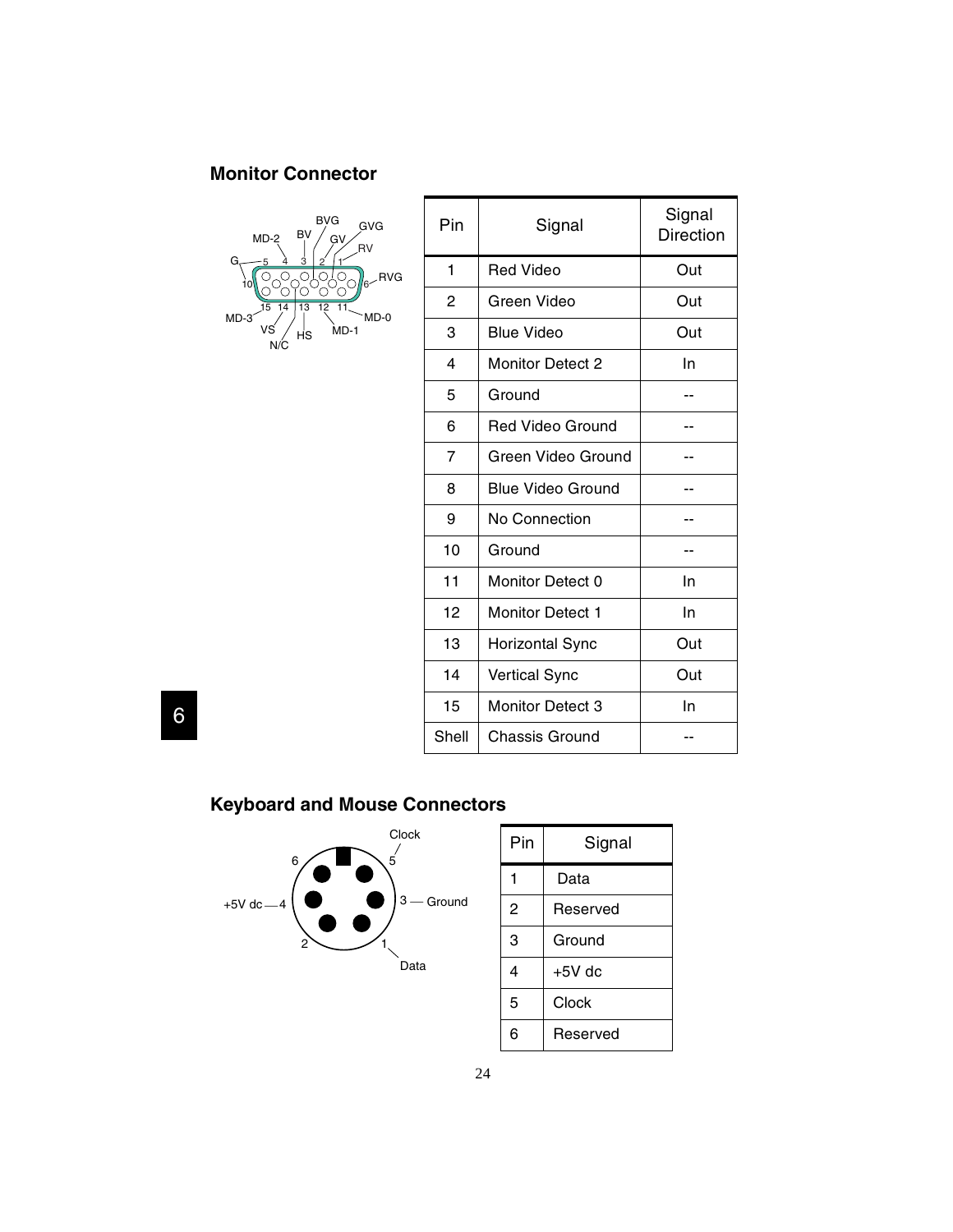## **Parallel Connector**

| <b>ACKNLG</b><br><b>BUSY</b><br>PE.<br>Data lines 0-7<br>SELECT-<br><b>STROBE</b>                                                                               |
|-----------------------------------------------------------------------------------------------------------------------------------------------------------------|
| 12<br>13<br>6<br>8<br>2<br>11<br>10<br>-9<br>-6<br>$\mathcal{R}$<br>4<br>.<br>.<br>.<br>25 24 23 22 21 20 19<br>18<br>16<br>15<br>14<br>17<br><b>AUOTFEEDXT</b> |
| <b>GND</b><br><b>ERROR</b><br>INIT<br>SELECTIN                                                                                                                  |

| Pin                     | Signal            | Signal<br>Direction |
|-------------------------|-------------------|---------------------|
| 1                       | <b>STROBE</b>     | In                  |
| 2                       | Data <sub>0</sub> | In                  |
| 3                       | Data 1            | In                  |
| $\overline{\mathbf{4}}$ | Data <sub>2</sub> | In                  |
| 5                       | Data 3            | In                  |
| 6                       | Data 4            | In                  |
| 7                       | Data 5            | In                  |
| 8                       | Data 6            | In                  |
| 9                       | Data 7            | In                  |
| 10                      | <b>ACKNLG</b>     | Out                 |
| 11                      | <b>BUSY</b>       | Out                 |
| 12                      | PE                | Out                 |
| 13                      | <b>SELECT</b>     | Out                 |
| 14                      | <b>AUTOFEEDXT</b> | In                  |
| 15                      | <b>ERROR</b>      | Out                 |
| 16                      | <b>INIT</b>       | In                  |
| 17                      | <b>SELECTIN</b>   | In                  |
| $18 - 25$               | <b>GND</b>        | N/A                 |

6

## **RJ-45 Connector (Twisted-pair Ethernet)**



| $RD+$<br>TD+<br>TD-<br>RD-<br>6<br>$2^7-8$<br>$2_{-}$<br>3<br>5 | Pin | Name        | Function  |
|-----------------------------------------------------------------|-----|-------------|-----------|
| <b>minth</b>                                                    |     | <b>TPOP</b> | Transmit+ |
|                                                                 | 2   | <b>TPON</b> | Transmit- |
|                                                                 | 3   | <b>TPIP</b> | Receive+  |
|                                                                 | 4/5 | Not Used    |           |
|                                                                 | 6   | <b>TPIN</b> | Receive-  |
|                                                                 | 7/8 | Not Used    |           |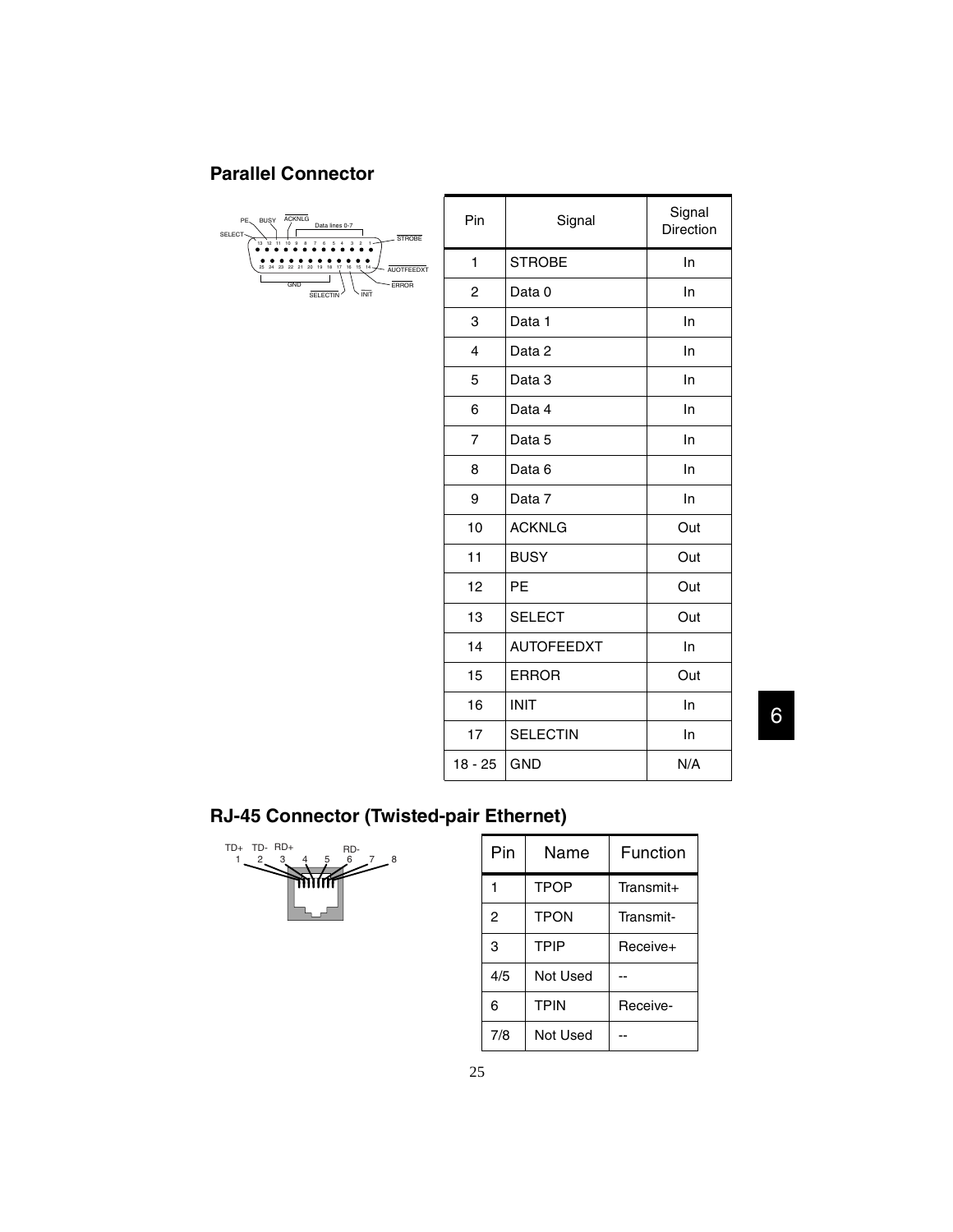# **Specifications**

The following table contains Explora family specifications.

| Category                         | Topic                          | Specification                                                   |
|----------------------------------|--------------------------------|-----------------------------------------------------------------|
| Hardware architecture            | Microprocessor                 |                                                                 |
|                                  | Explora                        | <b>PPC 403GB</b>                                                |
|                                  | Explorapro                     | <b>PPC 403GA</b>                                                |
|                                  | Coprocessor                    | S3 968 (both models)                                            |
|                                  | <b>DRAM</b>                    |                                                                 |
|                                  | Explora                        | 4 MB                                                            |
|                                  | Explorapro                     | 8 MB                                                            |
|                                  | <b>PROM</b>                    | 256KB (both models)                                             |
|                                  | Memory upgrades                | 32-bit, 60ns, fast-page mode SIMMs                              |
|                                  | Explora                        | 1 SIMM slot expandibility                                       |
|                                  | Explorapro                     | 2 SIMM slots expandibility                                      |
|                                  | <b>NVRAM</b>                   | 512 Bytes (both models)                                         |
|                                  | Display memory                 |                                                                 |
|                                  | Explora                        | 1 MB                                                            |
|                                  | Explorapro                     | 2 MB                                                            |
| Display monitor                  | Resolution                     |                                                                 |
|                                  | Explora                        | 640x480, 800x600, 1024x768                                      |
|                                  | Explorapro                     | 640x480, 800x600, 1024x768, 1152x900,<br>1280x1024              |
|                                  | Refresh rate                   | Up to 76 Hz                                                     |
| Power<br>Transformer             | AC voltage and<br>AC frequency |                                                                 |
|                                  | North America                  | 90-132 VAC, 60 Hz (+/- 3 Hz)                                    |
|                                  | European/Australian            | 180-265 VAC, 50 Hz (+/- 3 Hz)                                   |
|                                  | Japanese                       | 85-110 VAC, 47 - 63 Hz                                          |
| Power Consumption                |                                | 19 Watts (maximum)                                              |
| Environmental<br>operating range | Temperature                    | $10 \times C$ (50 $\times$ F) to 40 $\times$ C (104 $\times$ F) |
|                                  | Humidity                       | 10% to 90% non-condensing                                       |
|                                  | Altitude                       | Up to 3,050 meters (10,000 feet)                                |

**Table 3: Explora Family Specifications**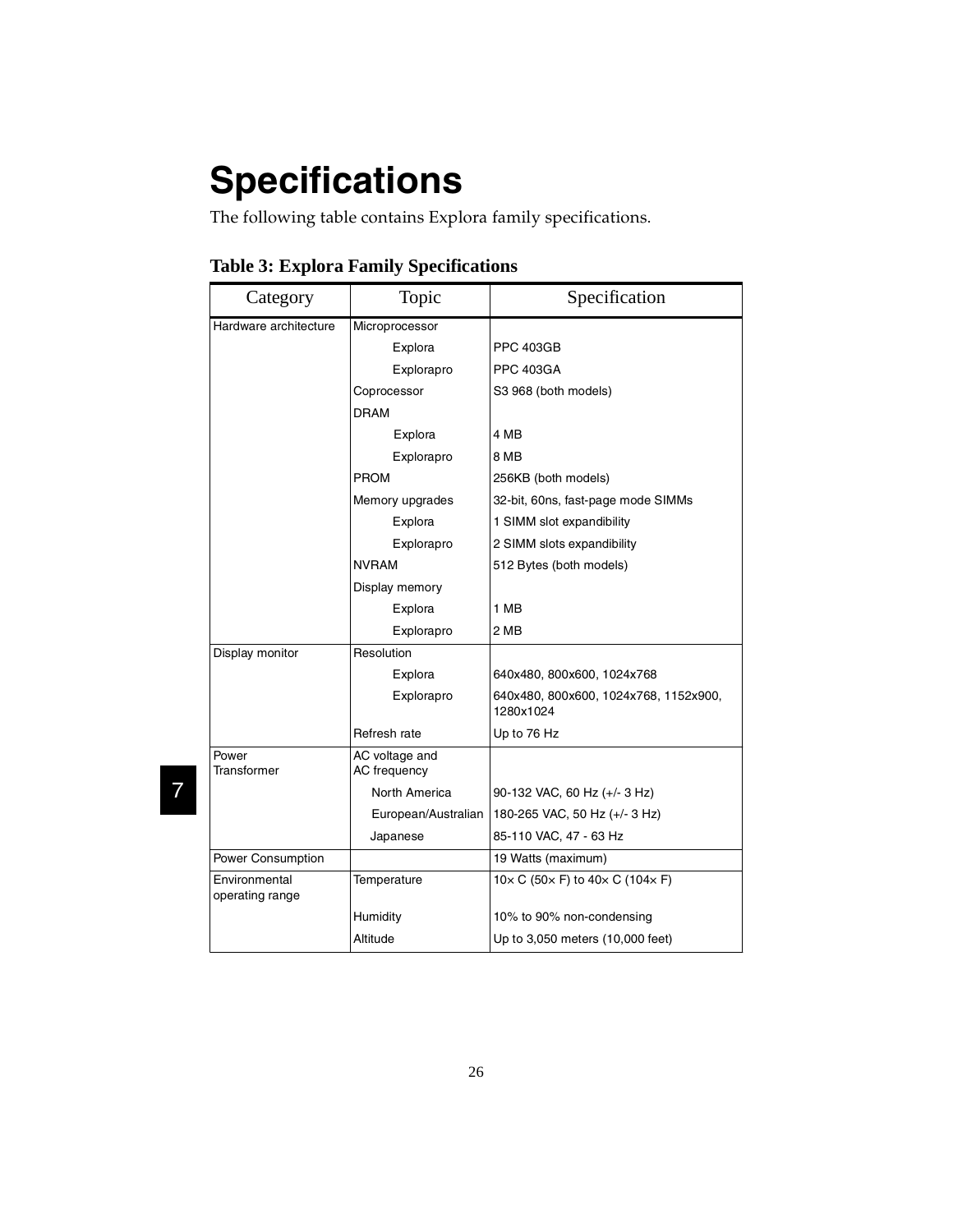| Category                   | Topic                              | Specification                                                                                                                                                                                                                                                                                                                                                                                                                                                                     |
|----------------------------|------------------------------------|-----------------------------------------------------------------------------------------------------------------------------------------------------------------------------------------------------------------------------------------------------------------------------------------------------------------------------------------------------------------------------------------------------------------------------------------------------------------------------------|
| Controls and indicators    | Base unit                          | Power switch, Power LED, Network Activity,<br>and Twisted-Pair Link Indicator.                                                                                                                                                                                                                                                                                                                                                                                                    |
|                            | Keyboard                           | N-97/Kana: Three configurable LEDs<br>(Unlabeled, Caps Lock, and Network<br>Activity).<br>N-101/N-102: Three configurable LEDs<br>(Num Lock, Caps Lock and Scroll Lock)<br>N-108LK: Four configurable LEDs (Hold<br>Screen, Lock, Compose, and Network<br>Activity)<br>N-123 Sun Type 5 compatible: Four<br>configurable LEDs (Caps Lock, Compose,<br>Scroll Lock, and Number Lock)<br>3270 Lexmark: Three configurable LEDs<br>(Network Activity, Caps Lock, and Number<br>Lock) |
| <b>Input Devices</b>       | Keyboards                          | 97-key UNIX style keyboard (N-97),<br>101-key PS/2 style keyboard (N101PS),<br>102-key international version (N-102),<br>108-key LK401-compatible keyboard (N-<br>108LK),<br>97-key Kana keyboard (Japanese charac-<br>ters) (N-97KAN)<br>N-123 Sun Type 5 compatible keyboard (N-<br>123), 3270 Lexmark                                                                                                                                                                          |
|                            | Mouse                              | Three-button, PS/2                                                                                                                                                                                                                                                                                                                                                                                                                                                                |
| Communications             | Thin (BNC)                         | Built-in 10Base2 Thin Ethernet transceiver                                                                                                                                                                                                                                                                                                                                                                                                                                        |
|                            | Twisted-Pair                       | Built-in 10BaseT Twisted-pair Ethernet trans-<br>ceiver                                                                                                                                                                                                                                                                                                                                                                                                                           |
|                            | Serial port                        | RS-232 C up to 115.2 K baud                                                                                                                                                                                                                                                                                                                                                                                                                                                       |
|                            | Parallel port                      | Connector: 25-pin<br>Data: 8-bit parallel<br>Synchronization: STROBE pulse<br>Handshaking: ACKNLG or BUSY signal<br>Logic level: TTL level                                                                                                                                                                                                                                                                                                                                        |
|                            | <b>PCMCIA</b>                      | Standard PCMCIA PC card Standard<br>Release 2.01, 68-pin connector                                                                                                                                                                                                                                                                                                                                                                                                                |
| <b>Physical Dimensions</b> | Height<br>Width<br>Depth<br>Weight | 1.625 inches (4.13 cm)<br>7.25 inches (18.42 cm)<br>10.00 inches (25.40 cm)<br>1.51 pounds (0.686 kg)                                                                                                                                                                                                                                                                                                                                                                             |

**Table 3: Explora Family Specifications (Continued)**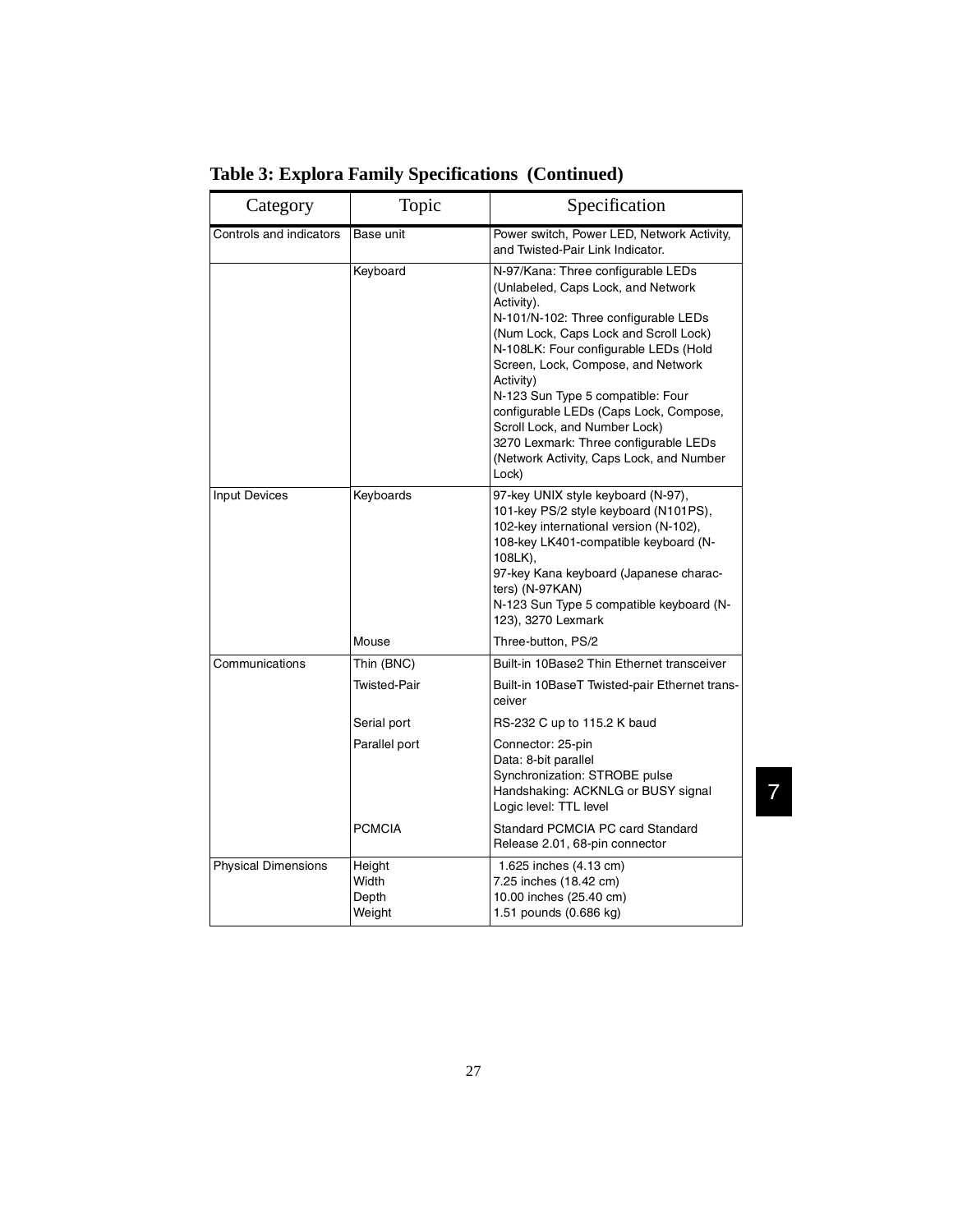## **Troubleshooting**

## **Problems Caused by Faulty Hardware**

NCD terminals have four major components: base, monitor, keyboard, and mouse. If found to be faulty, the base and/or monitor must be returned for repair. The mouse and/or keyboard are replaceable.

#### **Isolating Faulty Components**

One of the best ways of tracking down hardware problems is to swap components among compatible terminals. Swapping components lets you determine which component is faulty.

For example, if a keyboard appears to be faulty, turn off the terminal, disconnect the keyboard, and connect a keyboard from another NCD terminal. If the second keyboard works, you know that the problem is with the first keyboard and not with another component, such as the keyboard controller in the base.

#### **Mouse Troubleshooting**

Most mouse problems are caused by a dirty mouseball or a loose connection between the mouse cable and the base. If you have problems using your mouse:

- 1. Check the mouse cable connector. Make sure it is firmly connected to the base's mouse connector.
- 2. Turn the mouse upside down and remove the ball. Clean the ball and its socket, and reassemble the mouse.
- 3. Clean your mouse pad or the area of the desk where your mouse sits.

#### **Monitor Troubleshooting**

Generally, if the monitor is out of focus, too bright, or too dark, adjust the monitor's brightness and contrast knobs. Each monitor model has its own set of controls. Check the monitor operating booklet for more information about your monitor.

#### **Base Troubleshooting**

A flashing power indicator indicates there is a hardware problem in the base.

If you find you must return a base for repair, send it in the same configuration as when it failed.

## **In Case of Trouble**

If you encounter difficulties, you can send e-mail or a FAX to NCD Technical Support or contact them by phone.

For information on services available from NCD Technical Support, contact your NCD representative or send mail to info@ncd.com.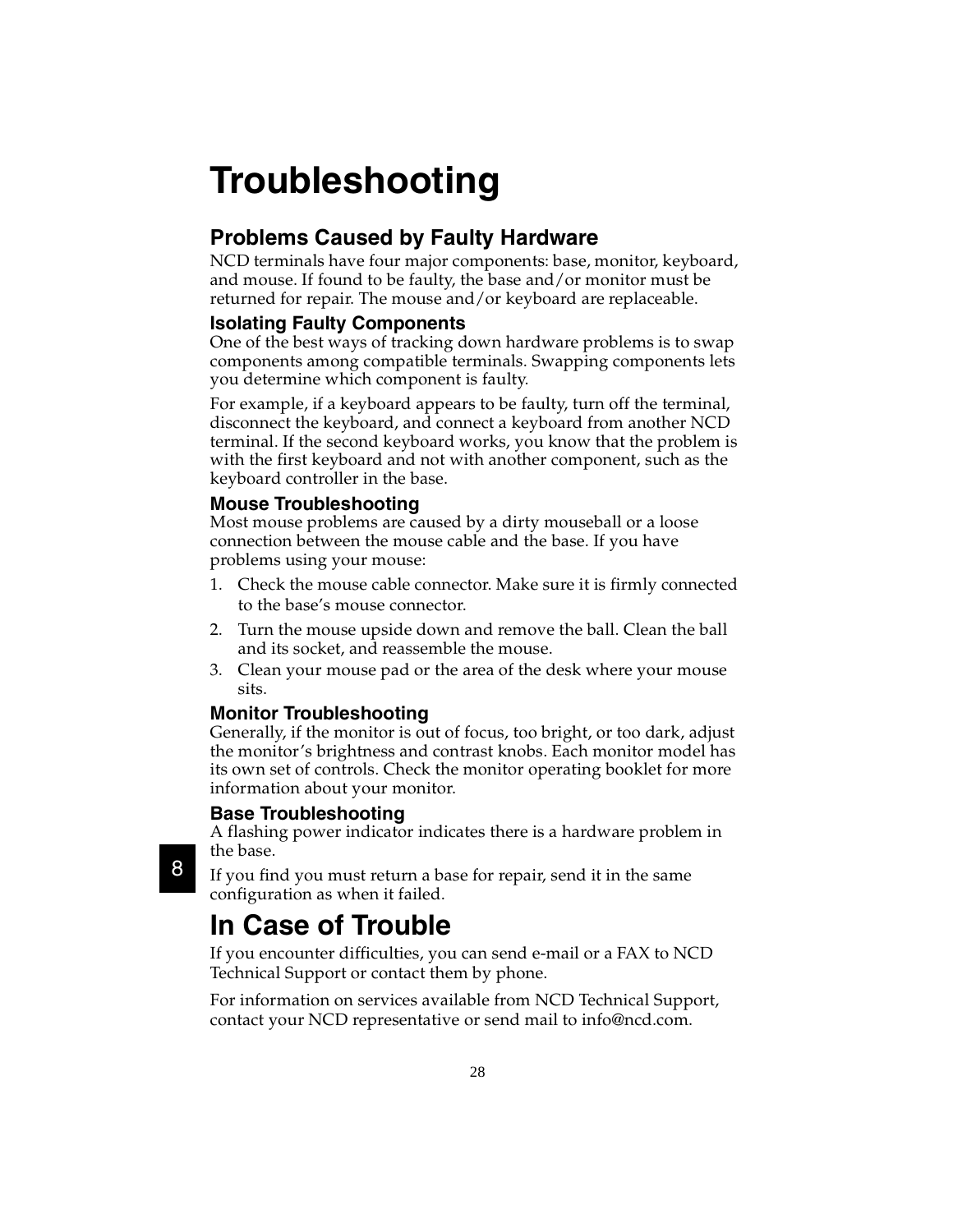## **Phoning Technical Support**

You can phone (415) 691-7445 and ask for Technical Support. Be prepared to provide at least the following information when you call:

- Model name of the terminal
- Full description of the problem
- Whether you have tried swapping components to isolate the problem
- How long has the terminal been working
- Whether the problem is constant or intermittent
- Amount of memory installed in the terminal
- Part number and serial number
- Release of NCDware you are running
- Host system

### **Sending E-Mail or FAXES to Technical Support**

**Note** NCD Technical Support uses an automated system for e-mail. To make sure that your e-mail is answered quickly, please follow the instructions given below.

Send e-mail to the Internet address **support@ncd.com**, or send a FAX to (415) 961-7774. For both e-mail and FAX messages, use the following format. It is not necessary to fill out the form completely, but you must use this format for all e-mail requests. If you send e-mail in any other format, the automated support system returns your message along with a blank form to be completed and resent.

You can also submit a request through the NCD Web Services. Go to *http://www.ncd.com/NCD/techsupport/index.html*, to reach the NCD X Terminal Software Support home page.

You may want to type the entire form and keep it on hand as a template to be filled if you need to contact Technical Support again.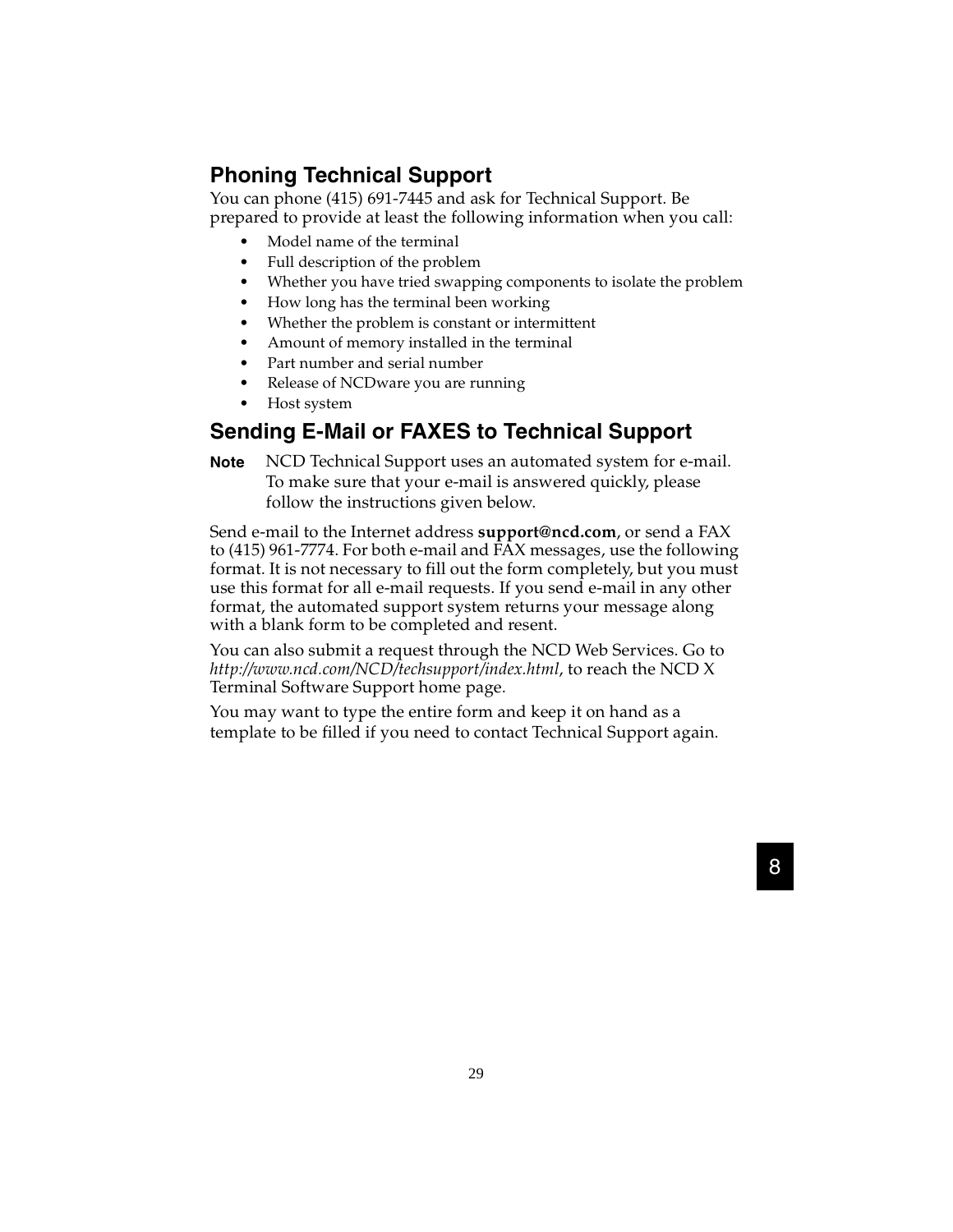*Fill in as much of this portion as you can* Problem type= enhancement, question, bug, crash... Problem area= hardware, server, document, network, application, configuration,... Type of host = for example, Sun Host OS release= for example, 4.1.3 Window manager= for example, ncdwm, olwm, local mwm,host-based mwm *Boot method= MOP, TFTP, NFS, or PCMCIA NCD Customer ID= assigned by NCD the first time you send e-mail User name= Company/organization= Title= Phone number= FAX number= E-mail address= Shipping addres*s= *Cut and paste the information displayed in the Console's Show Version window, or provide the following information about the X terminal:* The first time you send e-mail to Technical Support, fill out this customer information section completely. For subsequent help requests, you can leave this information out, supplying only the NCD Customer ID.

```
Model of terminal= for example, HMX
Memory installed= for example, 2/4 = 6 total
NCDware version= for example, 4.0.100
Boot Monitor version= for example, 2.7.0
```

```
Provide a detailed description of the problem.
```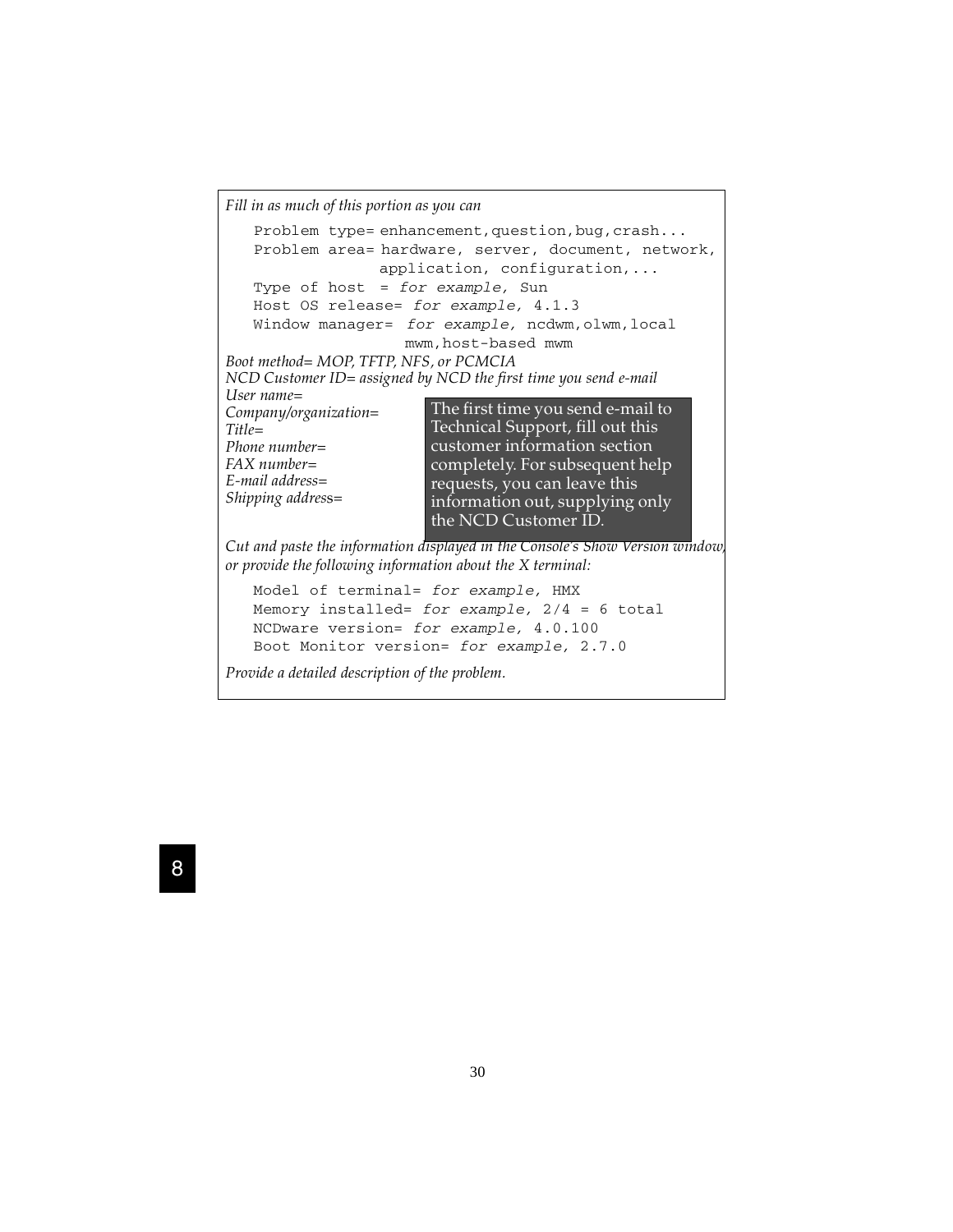#### **Returning Components**

If you have to return a component, follow these steps.

- 1. Gather the information listed in "Phoning Technical Support."
- 2. Contact NCD Service Operations to determine the faulty component and to obtain a Return Authorization Number (RMA).
	- e-mail: support@ncd.com
	- phone:(415) 691-7445
- 3. Once you have obtained an RMA number, package the component for return.

If possible, use the original cartons and packing materials. If the original cartons and materials are not available:

- Wrap each component in bubble wrap.
- Place each component in sturdy carton that leaves 4 inches of bubble wrap and packing material around the component.

If you would rather not pack the component yourself, NCD recommends that you take it to a commercial packing and shipping company and ask that the content be wrapped according to these instructions.

4. Mark each return package with the assigned RMA number and address each package as shown below to avoid problems or delays:

Customer Service

Network Computing Devices

350 North Bernardo Avenue

Mountain View, CA 94043

RMA

**Note** Equipment returned without an RMA number is subject to delays or may be returned to the sender.

#### **Ethernet Address of Replacement Bases**

If a base is replaced, its Ethernet address is different on the replacement base. You must change system files that contain Ethernet addresses.

## 88

#### **Comments on the Booklet**

You can send comments, suggestions, or questions about this booklet to the NCD Technical Publications Department by Internet e-mail. Write to techpubs@ncd.com.